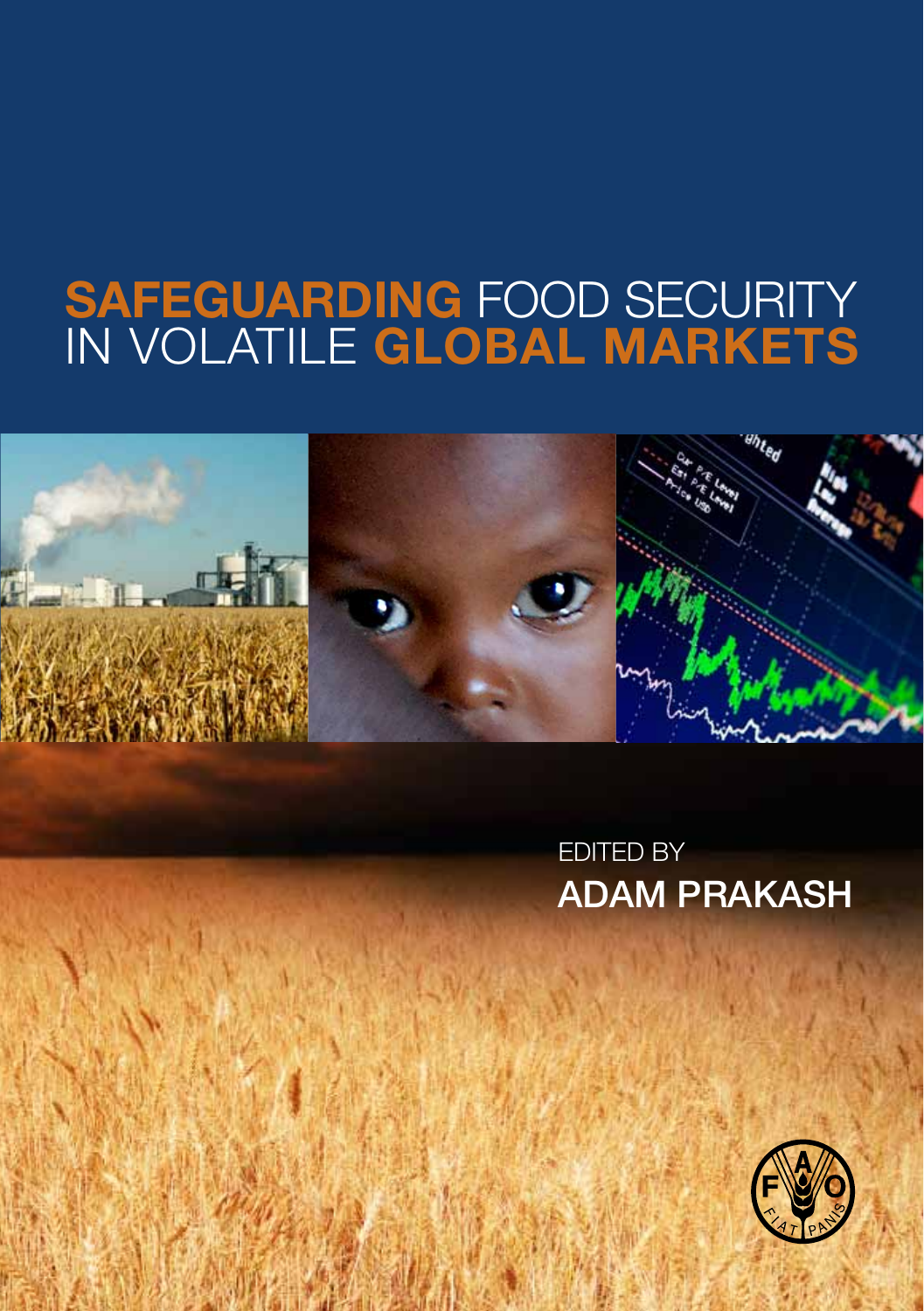The designations employed and the presentation of material in this information product do not imply the expression of any opinion whatsoever on the part of the Food and Agriculture Organization of the United Nations (FAO) concerning the legal or development status of any country, territory, city or area or of its authorities, or concerning the delimitation of its frontiers or boundaries. The mention of specific companies or products of manufacturers, whether or not these have been patented, does not imply that these have been endorsed or recommended by FAO in preference to others of a similar nature that are not mentioned.

The views expressed in this information product are those of the author(s) and do not necessarily reflect the views of FAO.

ISBN 978-92-5-106803-8

All rights reserved. FAO encourages reproduction and dissemination of material in this information product. Non-commercial uses will be authorized free of charge, upon request. Reproduction for resale or other commercial purposes, including educational purposes, may incur fees. Applications for permission to reproduce or disseminate FAO copyright materials, and all other queries concerning rights and licences, should be addressed by e-mail to copyright@fao.org or to the Chief, Publishing Policy and Support Branch, Office of Knowledge Exchange, Research and Extension, FAO, Viale delle Terme di Caracalla, 00153 Rome, Italy.

© FAO 2011

Cover design by Giancarlo de Pol Cover photo (centre) ©FAO/Ami Vitale Typesetting and layout by River Valley Technologies (river-valley.com)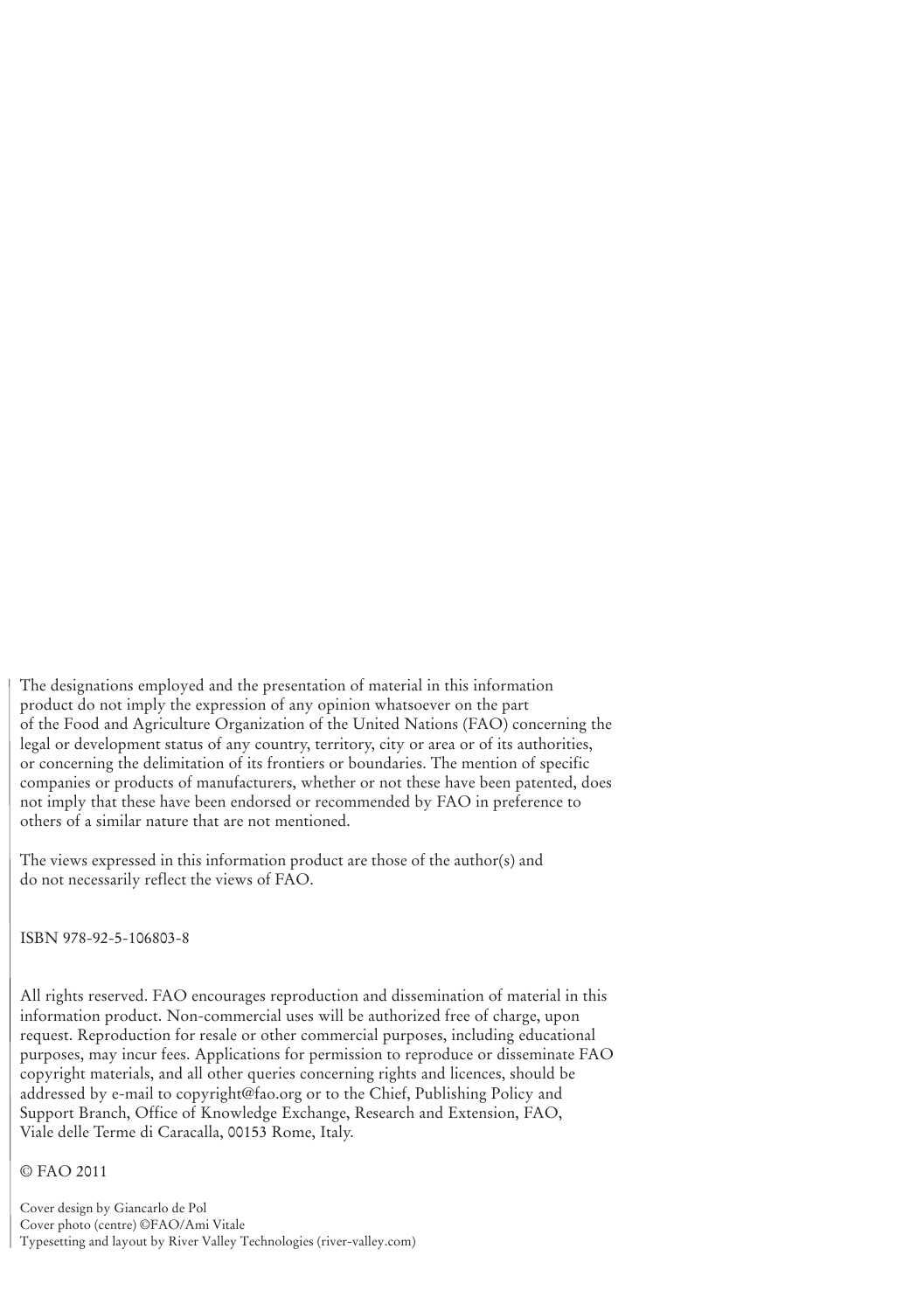## **Safeguarding food security in volatile global markets**

**Edited by Adam Prakash**

**Food and Agriculture Organization of the United Nations, Rome, 2011**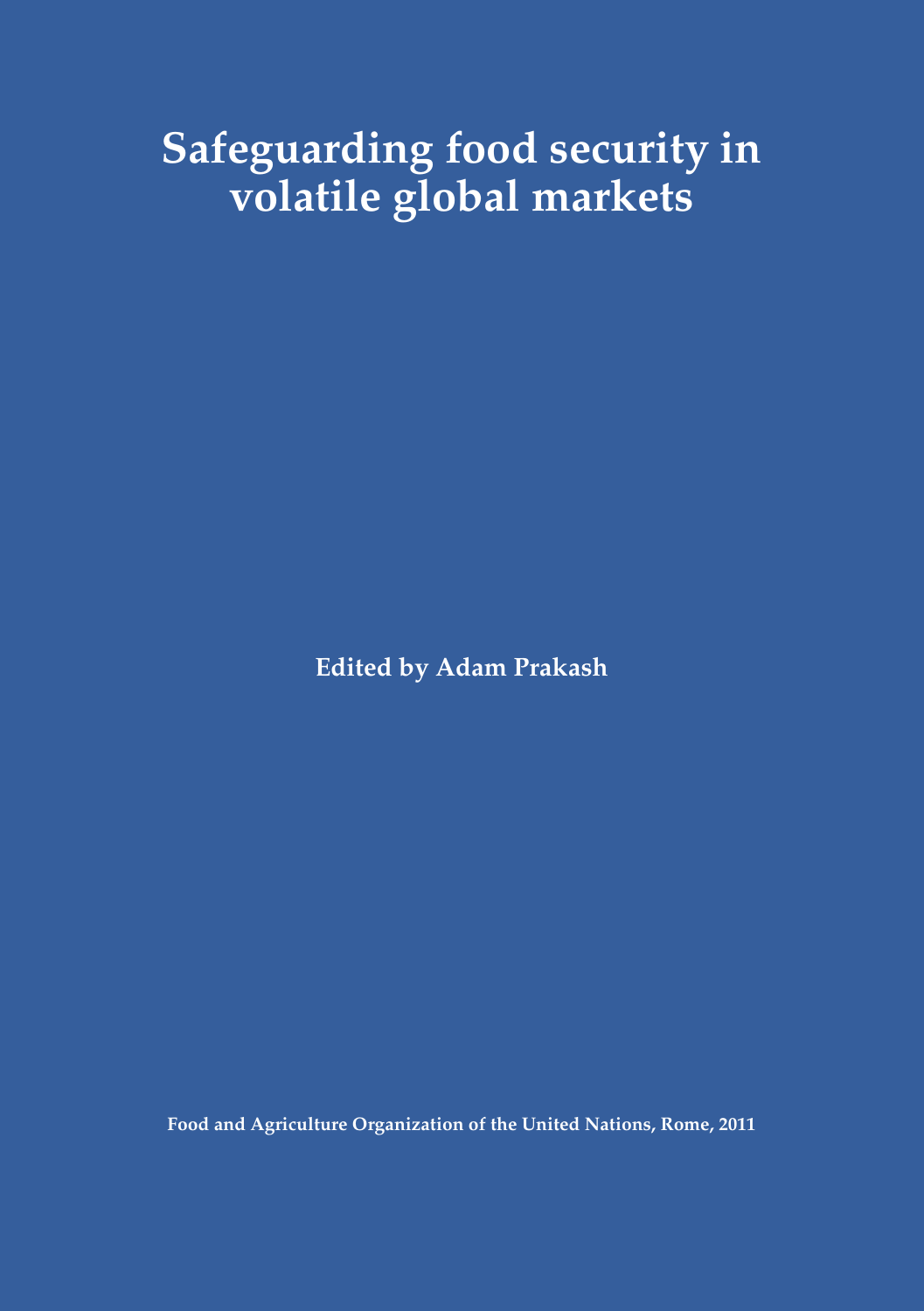## **Contents**

| Preface  |                                                                                                                                                                        | xiii |
|----------|------------------------------------------------------------------------------------------------------------------------------------------------------------------------|------|
| Foreword |                                                                                                                                                                        | XV   |
| Overview |                                                                                                                                                                        | xvii |
|          | <b>SETTING THE STAGE</b>                                                                                                                                               | 1    |
|          | 1 Why volatility matters<br>— Adam Prakash                                                                                                                             | 1    |
|          | 2 Commodity prices: theoretical and empirical properties<br>-Matthieu Stigler                                                                                          | 25   |
|          | 3 Rising vulnerability in the global food system: beyond market fundamentals<br>-Adam Prakash and Christopher L. Gilbert                                               | 42   |
|          | 4 Rising vulnerability in the global food system: environmental pressures and climate change<br>-Global Perspectives Unit (FAO) and Natural Resources Department (FAO) | 64   |
|          | 5 The nature and determinants of volatility in agricultural prices: an empirical study<br>— Kelvin Balcombe                                                            | 85   |
|          | 6 Emerging linkages between price volatilities in energy and agricultural markets<br>-Stefan Busse, Bernhard Brümmer and Rico Ihle                                     | 107  |
|          | 7 Grains price pass-through, 2005-09<br>-Christopher L. Gilbert                                                                                                        | 122  |
|          | 8 Price transmission and volatility spillovers in food markets<br>-George Rapsomanikis                                                                                 | 144  |
|          | 9 The world rice market in 2007-08<br>-David Dawe and Tom Slayton                                                                                                      | 164  |
|          | 10 Country responses to turmoil in global food markets<br>-Mulat Demeke, Guendalina Pangrazio and Materne Maetz                                                        | 175  |
|          | 11 International commodity agreements<br>-Christopher L. Gilbert                                                                                                       | 202  |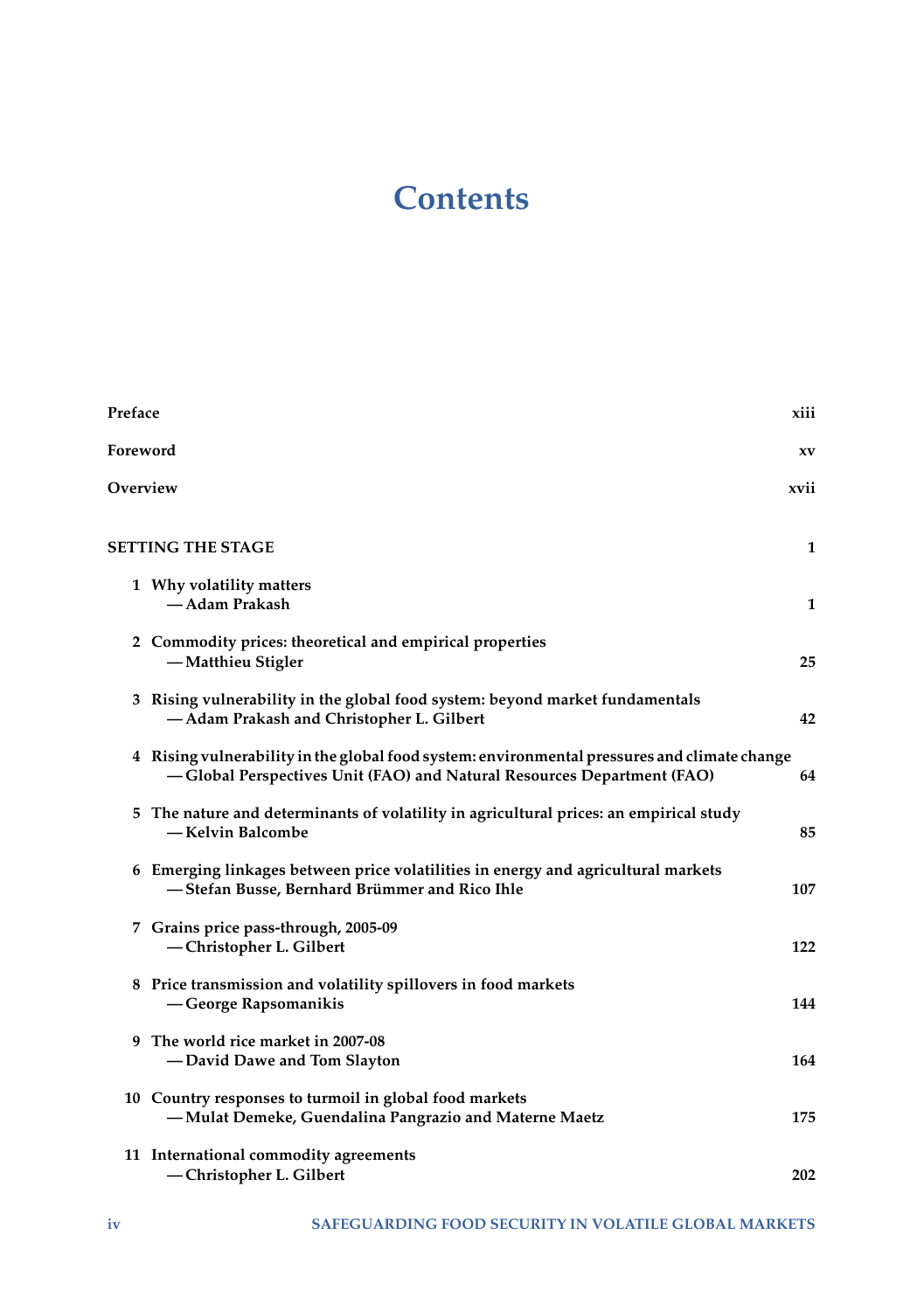|    | 12 The fallacy of price interventions: a note on price bands and managed tariffs<br>-Brian Wright and Adam Prakash                                       | 231 |
|----|----------------------------------------------------------------------------------------------------------------------------------------------------------|-----|
|    | INFORMATION, EXPECTATIONS AND THE ROLE OF STOCKS                                                                                                         | 242 |
|    | 13 The rise of commodity speculation: from villainous to venerable<br>— Ann Berg                                                                         | 242 |
|    | 14 The economics of information and behaviour in explaining excess volatility<br>-Adam Prakash and Matthieu Stigler                                      | 268 |
|    | 15 Storage arbitrage and commodity price volatility<br>-Carlo Cafiero, Eugenio Bobenrieth and Juan Bobenrieth                                            | 288 |
|    | 16 The role of low stocks in generating volatility and panic<br>-Matthieu Stigler and Adam Prakash                                                       | 314 |
|    | 17 Global governance: international policy considerations<br>-Panos Konandreas                                                                           | 329 |
|    | <b>GLOBAL GOVERNANCE TOWARDS FOOD SECURITY</b>                                                                                                           | 329 |
|    | 18 Coping with food price surges<br>-Christopher L. Gilbert and Alexandra Tabova                                                                         | 361 |
|    | 19 Using futures and options to manage price volatility in food imports: theory<br>-Alexander Sarris, Piero Conforti and Adam Prakash                    | 386 |
|    | 20 Using risk management tools to manage price volatility in food imports: practice<br>-Morgan Stanley Commodities Group                                 | 405 |
|    | 21 The global grain contract: towards a new food security instrument<br>— Ann Berg                                                                       | 430 |
|    | 22 Strengthening global food market monitoring<br>- Jim Greenfield and Abdolreza Abbassian                                                               | 441 |
|    | 23 Addressing the biofuels problem: food security options for agricultural feedstocks<br>-Brian Wright                                                   | 460 |
|    | 24 Targeting the most vulnerable: implementing social safety nets<br>-Zoltan Tiba                                                                        | 472 |
|    | 25 Targeting the most vulnerable: implementing emergency reserves and other food security<br>instruments<br>-Agricultural Support Systems Division (FAO) | 490 |
| 26 | Targeting the most vulnerable: implementing input subsidies<br>— Zoltan Tiba                                                                             | 510 |
|    | 27 Investing towards a world free of hunger: lowering vulnerability and enhancing resilience<br>-Josef Schmidhuber and Jelle Bruinsma                    | 523 |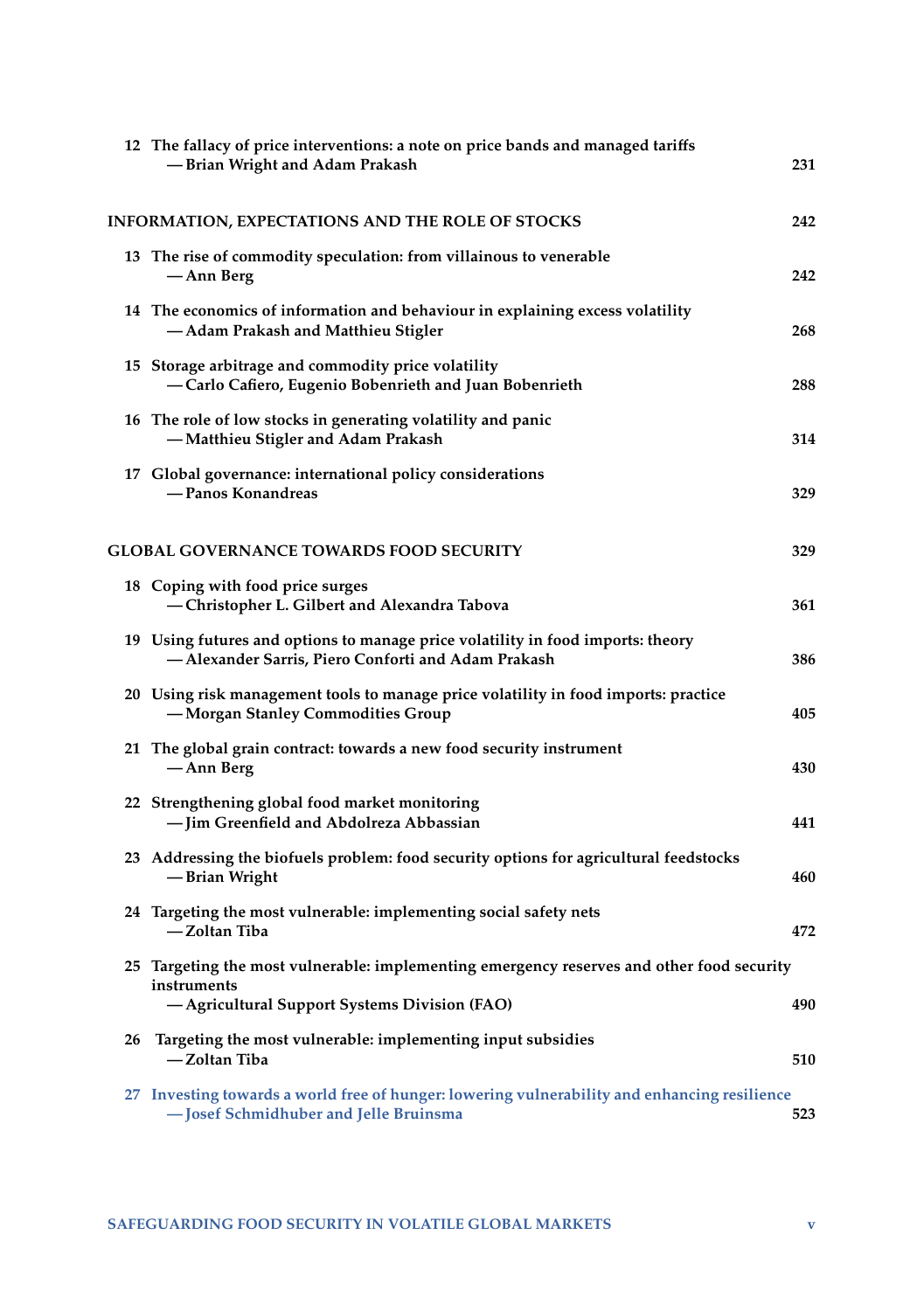## <span id="page-5-0"></span>**Chapter 27**

**Investing towards a world free of hunger: lowering vulnerability and enhancing resilience**

Josef Schmidhuber and Jelle Bruinsma<sup>1</sup>

## **Why invest in agriculture?**

The need for increased investment in agriculture is a recurring argument throughout this volume. The underlying premise is that investment has the power to reduce poverty and hunger, the twin causes of vulnerability. Around 75 percent of the world's poor live in rural areas. Many directly depend on agriculture or draw a large share of their incomes from agriculture-related activities. Others work as small entrepreneurs in the agriculture-related processing, machinery, storage, seed, feedstuffs or fertilizer sectors. While so many poor and hungry depend on agriculture for their livelihoods, a profound and prolonged lack of investment in agriculture has held back the overall productivity of the sector, sometimes so much that it has lost its function as a viable base for poverty reduction. Importantly, lack of investment has also reduced the ability of farmers to cope with price volatility and exogenous shocks, both weather-related and economic ones.

But there is also ample evidence that this lack of investment can be addressed successfully and that investments can have a massive effect in reducing poverty. Econometric analysis presented in the World Development Report 2008 [\(World Bank,](#page-31-0) [2008\)](#page-31-0), for instance, suggests that Gross Domestic Product (GDP) growth arising from agriculture is almost four times as effective in reducing poverty as GDP originating outside the sector. As a labour-intensive sector, agriculture can absorb underused labour, such as landless rural workers and farmers who own too little to make a living. Moreover, agricultural growth reduces food prices and acts as a multiplier in local economies, eventually leading to higher rural wages and vibrant rural markets where farmers and workers spend their earnings.

This chapter updates and expands the FAO Anti-Hunger Programme of 2003 [\(FAO,](#page-31-1) [2003\)](#page-31-1). It assesses the investment needs, identifies the instruments and sketches out financing possibilities in agriculture to reach a world free of hunger by 2025. Why 2025? By setting an annual target, we cast a feasible trajectory for the necessary action. The rationale that has motivated this assessment is manifold. First, actual trends to halve hunger by 2015 are drifting away from the stated goals at a worrisome pace. In 2007 and 2008, high and volatile

<sup>1</sup> Josef Schmidhuber, Statistics Division (FAO) and Jelle Bruinsma, Economic and Statistics Department (FAO). The authors express their sincere thanks to FAO colleagues for direct assistance and time for discussions. A particular thanks goes to Elcio Guimaraes for the preparation of Table [27.10.](#page-29-0)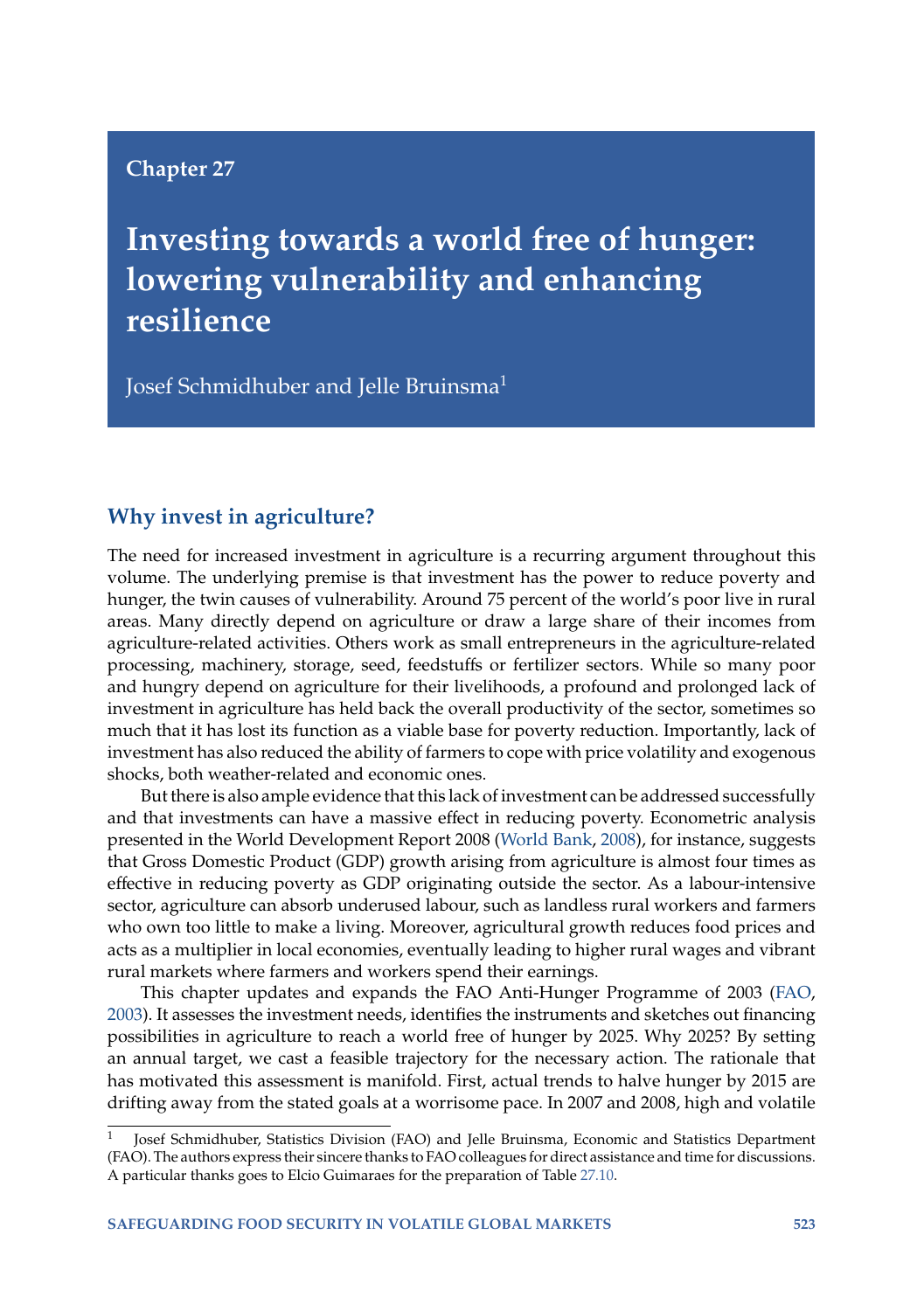food prices lifted hunger by 75 million people and the 2009 a global economic crisis pushed the overall total above the mark of 1 billion [\(FAO,](#page-31-2) [2009\)](#page-31-2). The chances to reach the 2015 goals have become slim. Second, it cannot suffice - and it is even morally questionable - to aim for merely halving hunger; the ultimate goal must be a world that is completely free from the scourge of chronic undernourishment.

Despite these setbacks, there are encouraging signs that the fight against hunger is receiving new attention. In 2001, Brazil launched a zero hunger programme and in 2006, 27 Latin American countries joined and committed themselves to reaching the same goal by 2025 [\(FAO,](#page-31-3) [2006\)](#page-31-3). Developed countries alike have recognized the importance and urgency to resume the fight against hunger. They committed USD 20 billion to improved food security at the G-8 summit in L'Aquila in July 2009 and have put agriculture at centre stage in living up to their commitments. Sketching out how a world free of hunger can be reached by 2025, how agriculture can help accomplish this goal and what sources of finance can be tapped is at the heart of this assessment.

The 2003 Anti-Hunger Programme (AHP) covered the "incremental annual public investment needed to meet the WFS goal $^{\prime\prime}{}^2$  $^{\prime\prime}{}^2$  in five broad investment areas, namely: improvements of agricultural productivity, development and conservation of natural resources, expansion of rural infrastructure and market access, strengthening of the capacity for knowledge generation and dissemination and ensuring access to food for the most needy.

The analysis that follows quantifies the additional investment needs (in terms of incremental public investment in agriculture and related supporting areas including complementary policy measures) required to eliminate hunger by 2025. The proposed actions fall into two broad categories. The first comprises a set of investment proposals for agriculture and rural areas designed to create new income opportunities for the rural poor and thus afford more people access to food in a sustainable manner. These measures include investments in rural infrastructure and institutions, research, development and extension as well as natural resource conservation. The second set of measures focuses on direct assistance and includes productive safety nets for poor farmers as well as food safety nets for rural and urban people without access to productive assets. The natural corollary of an integrated programme of investment and built-in safety nets is improving the resilience of those most at risk to economic shocks and climatic disturbances, especially those that cause irreversible damage to human capital and social systems.

## **The proposal in a nutshell**

The overall envelope we propose amounts to an annual total of USD 50.2 billion (Table [27.1\)](#page-7-0). This overall amount would be allocated to five broad categories: rural infrastructure and markets (USD 18.5 billion), natural resource conservation (USD 9.4 billion), research and development (R&D) and extension (USD 6.3 billion) and building rural institutions (USD 5.6 billion). Investments in agriculture and rural areas would be supplemented by expenditures in two safety net programmes: food safety nets with an annual volume of USD 7.5 (food and cash for the most needy) and productive safety nets (provision of basic inputs for small farmers to resume or intensify farming) with annual expenditures of USD 2.9 billion.

<span id="page-6-0"></span><sup>2</sup> The 1996 World Food Summit (WFS) target aims at halving the number of undernourished people by 2015 (from its base level in 1990/92).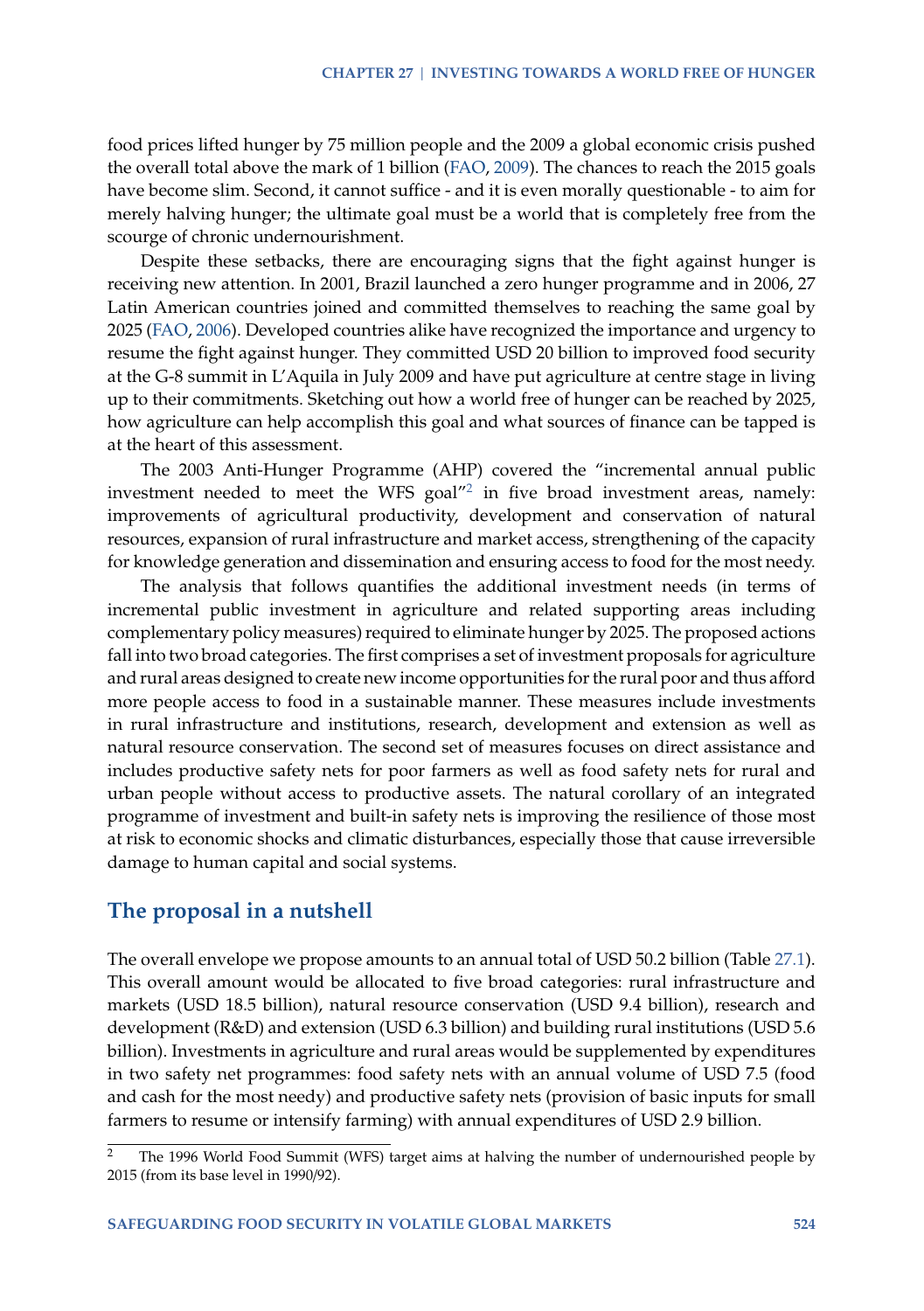<span id="page-7-0"></span>

| Table 27.1: Incremental annual public investment needed to eradicate hunger by 2005 |                                          |  |  |  |  |
|-------------------------------------------------------------------------------------|------------------------------------------|--|--|--|--|
| Priority area for investment                                                        | Estimated annual cost*<br>(USD billions) |  |  |  |  |
| 1. Expand rural infrastructure and market access                                    | 18.5                                     |  |  |  |  |
| 2. Develop and conserve natural resources                                           | 9.4                                      |  |  |  |  |
| 3. Research, development and extension                                              | 6.3                                      |  |  |  |  |
| 4. Rural institutions                                                               | 5.6                                      |  |  |  |  |
| 5. Expenditures for safety nets<br>Productive farm safety nets<br>Food safety nets  | 2.9<br>7.5                               |  |  |  |  |
| Total investments and safety net expenditures                                       | 50.2                                     |  |  |  |  |

\*All costs in 2009 prices. Source: Authors.

#### *Investments by region*

A breakdown of the overall total by region provides a highly differentiated picture. One obvious result is that the largest shares of the proposed programme would be allocated to sub-Saharan Africa and South Asia. Together the two regions account for more than USD 30.9 billion, which is 62 percent of overall programme and 71 percent of the safety net measures.

For sub-Saharan Africa, the high investment requirements reflect the considerable catchup needed between the baseline outcome and a zero hunger scenario. These baseline projections (see [Schmidhuber et al.,](#page-31-4) [2009\)](#page-31-4) suggest that sub-Saharan Africa would account for only a small share of total future investment flows (10 percent of the total), reflecting the region's generally labour-intensive, capital-saving forms of production. It is important to recall that (i) these projections include a large amount of private flows and (ii) they assume that no extra effort will be made towards reducing hunger faster or eliminate it completely. The stubbornly high prevalence of hunger has been a consequence of slow growth in investment in sub-Saharan Africa. Because of the high prevalence of undernourishment (now and in 2025 under the base line projection), it is not surprising that sub-Saharan Africa is expected to require a high amount of public investments to make more and faster progress towards a zero hunger environment.

Only South Asia with its large agriculture base and still larger population would need more public investments to reach a zero hunger outcome by 2025. South Asia and sub-Saharan Africa together would absorb more than 60 percent of the incremental public investment needs; investment in rural infrastructure would alone absorb nearly 40 percent of the needs in both regions (Figure [27.1\)](#page-8-0). Both regions would also require high investments in their woefully inadequate storage facilities.

#### *Investing in people*

While technically less straightforward than the breakdowns by sector or region, fund allocation by type of asset is equally interesting. To keep matters simple, suffice it to distinguish between investments in people and investments in physical assets.

A fundamental challenge for any investment in poverty reduction is the fact that the poor, the very target of such programmes, hold too few or no physical assets in which to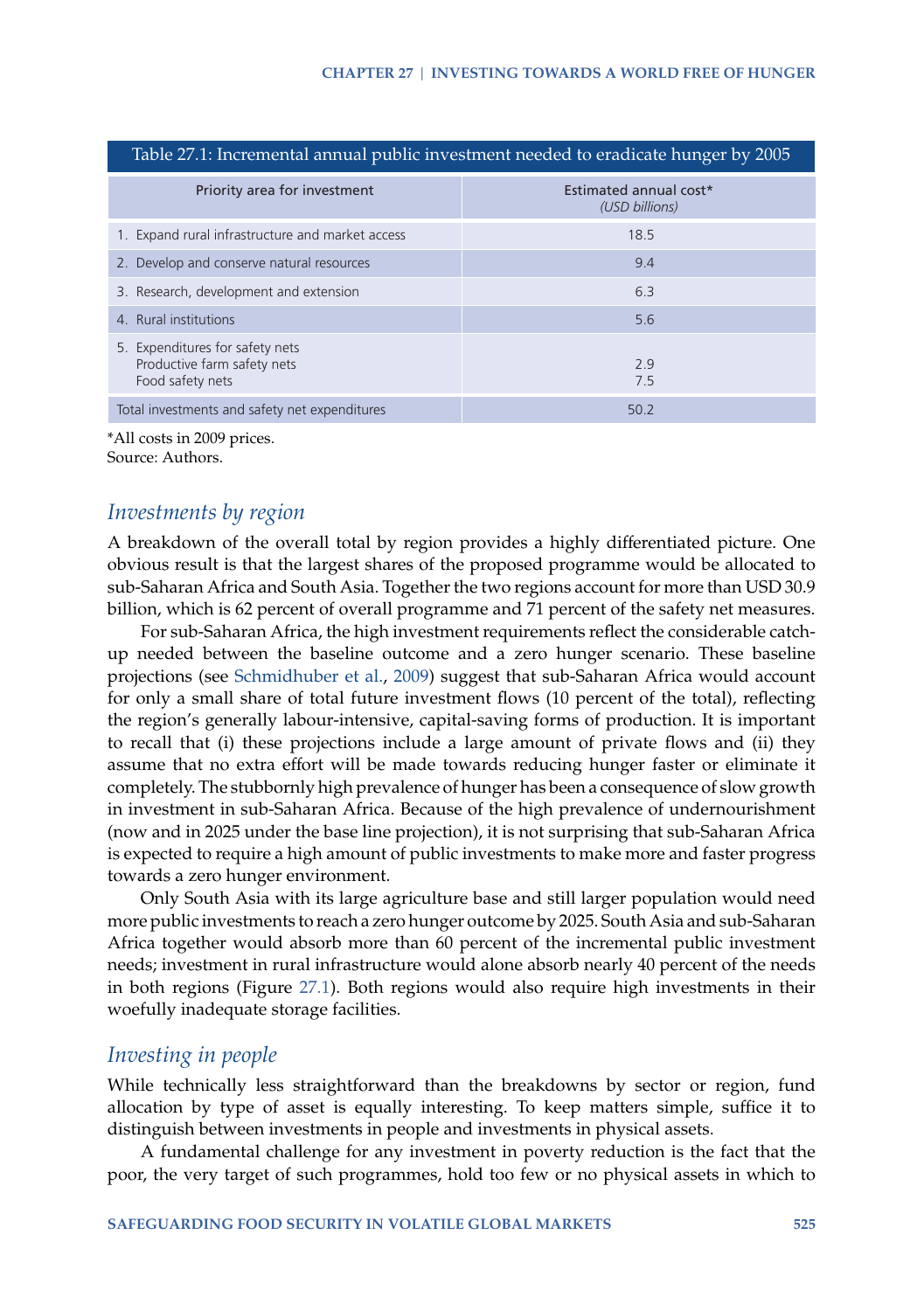<span id="page-8-0"></span>

Source: Authors.

invest. After all, that's why they are poor. Pro-poor growth programmes must therefore not rely exclusively on investments in physical assets, they should also include people and in particular women, promoting their skills, their empowerment and thus their ability to share in the benefits from investments in physical assets. Investing in human capital was an important element of this proposed programme from the outset. The programme allocates over USD 17 billion - or one-third of the overall envelope - to investments in people, including investments in and expenditures for food safety nets, extensions and institutions. In addition, poor people stand to benefit indirectly from jobs created in rural areas (e.g. from the construction and maintenance of infrastructure, storage or processing facilities) even if they own no physical assets.

## *Investing in productivity and sustainability*

In addition, the proposed programme can be broken down by investments in output quantity versus quality of, or differently put, in productivity-enhancing measures and sustainabilitypromoting ones.

For hunger and poverty reduction to be sustainable, investments must focus on sustainable production methods. The proposed programme addresses this through various efforts. Investments in infrastructure (rural roads, storage) will help reduce losses, improve quality and lift prices received by farmers. They thus help producers generate more income with fewer inputs. A rough estimate suggests that about USD 12.4 billion of the overall investment envelope will either directly or indirectly help reduce losses or improve input use efficiency. Second, the programme directly promotes the adoption of more sustainable production methods. Proposed measures include payments to shift to no-till/conservation agriculture, integrated pest management, or integrated plant nutrition systems. About USD 3.6 billion are earmarked for the adoption of more sustainable production methods. And finally, the programme invests in skills and know-how, which make farmers more efficient in using their inputs and more knowledgeable about the long-term costs they face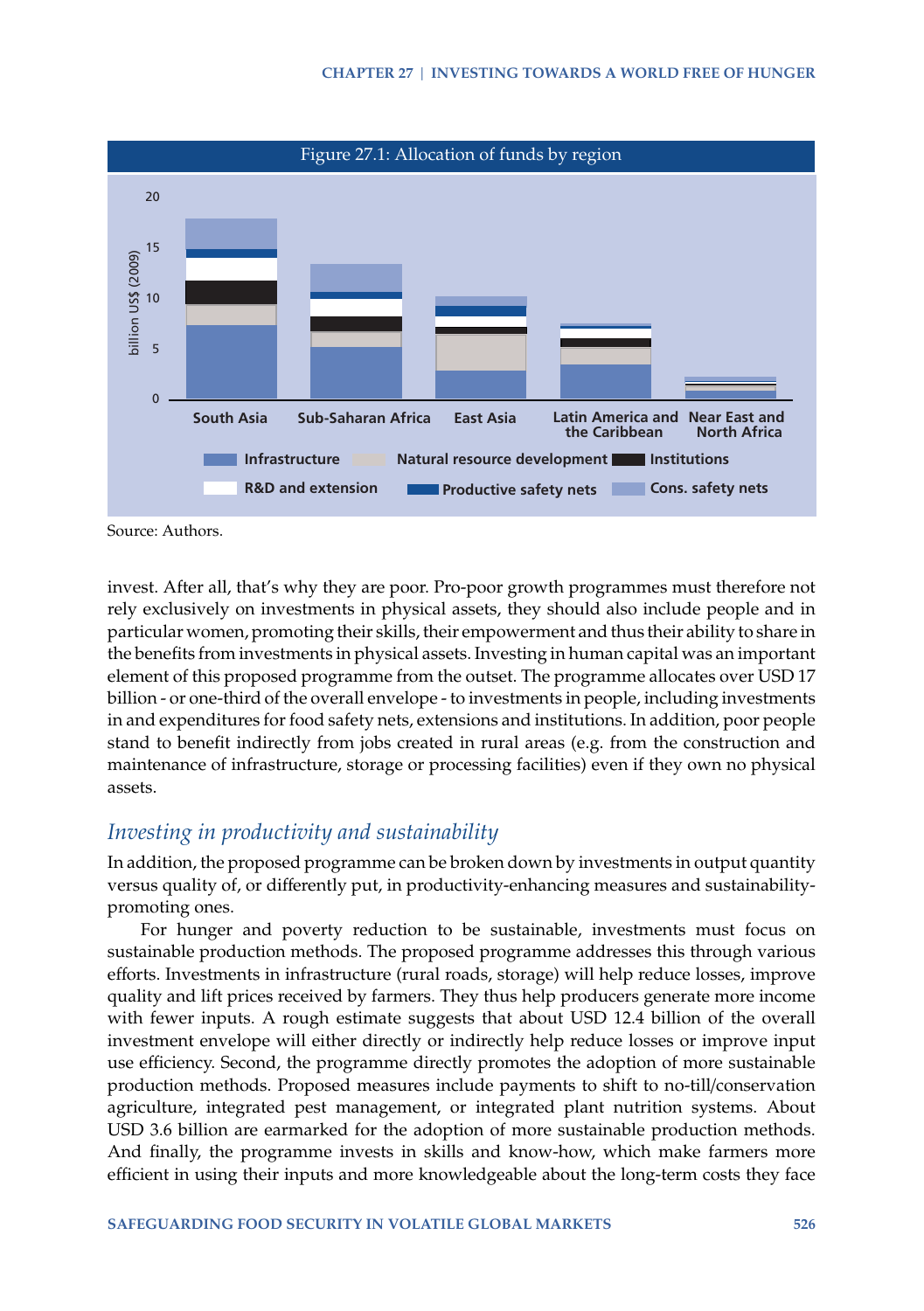by pursuing unsustainable production methods. While the effects of improved skills affect many aspects and may have only indirect effects, it is worth noting that about USD 4.1 billion have been allocated to this end.

#### *The benefits*

The basic idea of this investment proposal is to create sustainable income-generating activities, numerous and significant enough to generate the purchasing power required for the poor to escape hunger, thereby instilling resilience to weather and economic-induced shocks. These income-generating effects arise in five principal areas. The first stems from higher output of food and fibre and thus higher overall farm revenues. Measured in terms of Gross Value Production (GVP) of agriculture, the expected increase in output would amount to nearly 5 percent by 2025. The increase is derived from the required growth in agricultural output to produce the food and fibre for a global zero hunger outcome by 2025. It is a relatively small amount compared to the overall income effect, and underlines that hunger is above all a poverty problem rather than one of producing enough food. Second, greater benefits can result from all investments that lower input costs and ensure their timely availability, help reduce losses or allow farmers to fetch higher farmgate prices. A third source of income arises from the employment opportunities created in the upstream and downstream sectors, in building and maintaining rural roads, electricity grids or storage facilities. Fourth, a better nutritional status would help break the vicious cycle of mutually reinforcing hunger and poverty.

Hunger perpetuates itself when undernourished mothers give birth to smaller babies who start life with a handicap. Breaking this cycle would unleash enormous productivity potential. Estimates undertaken in the context of the 2003 Anti Hunger Programme (AHP) suggest that every dollar invested in hunger and poverty alleviation would render more than five dollars of benefits as a result of longer and healthier lives for all those who gain from such improvements. The underlying cost benefit calculations in this programme suggest that the benefits are as big as six to one for every dollar invested. Finally, there are difficultto-quantify but nonetheless important public goods and benefits to be gained. These come from a more efficient use of inputs (e.g. fertilizer or pesticides through Integrated Plant Nutrition Development Systems, IPNS, or Integrated Pest Management, IPM, shallower carbon footprints of agricultural production (e.g. through the adoption of no-till/conservation agriculture), reduced pressure on forests, swampland and other valuable habitats (e.g. through higher land productivity), as well as the broader societal benefits associated with a shift to more sustainable production methods, better flood control, soil conservation, fewer land conflicts or improved biodiversity.

## **The approach**

## *Setting and defining the goal: what is zero-hunger and how can it be reached?*

For practical purposes the assumption is made that a country has reached a state of "zero hunger" when less than 3 percent of its population are chronically undernourished. A further reduction of undernourishment below this level is difficult to achieve and is often a matter of focusing more on empowering people or providing improved health care systems rather than promoting agricultural development. Even in developed countries, pockets of poverty and undernourishment exist amid affluence and advanced social security systems.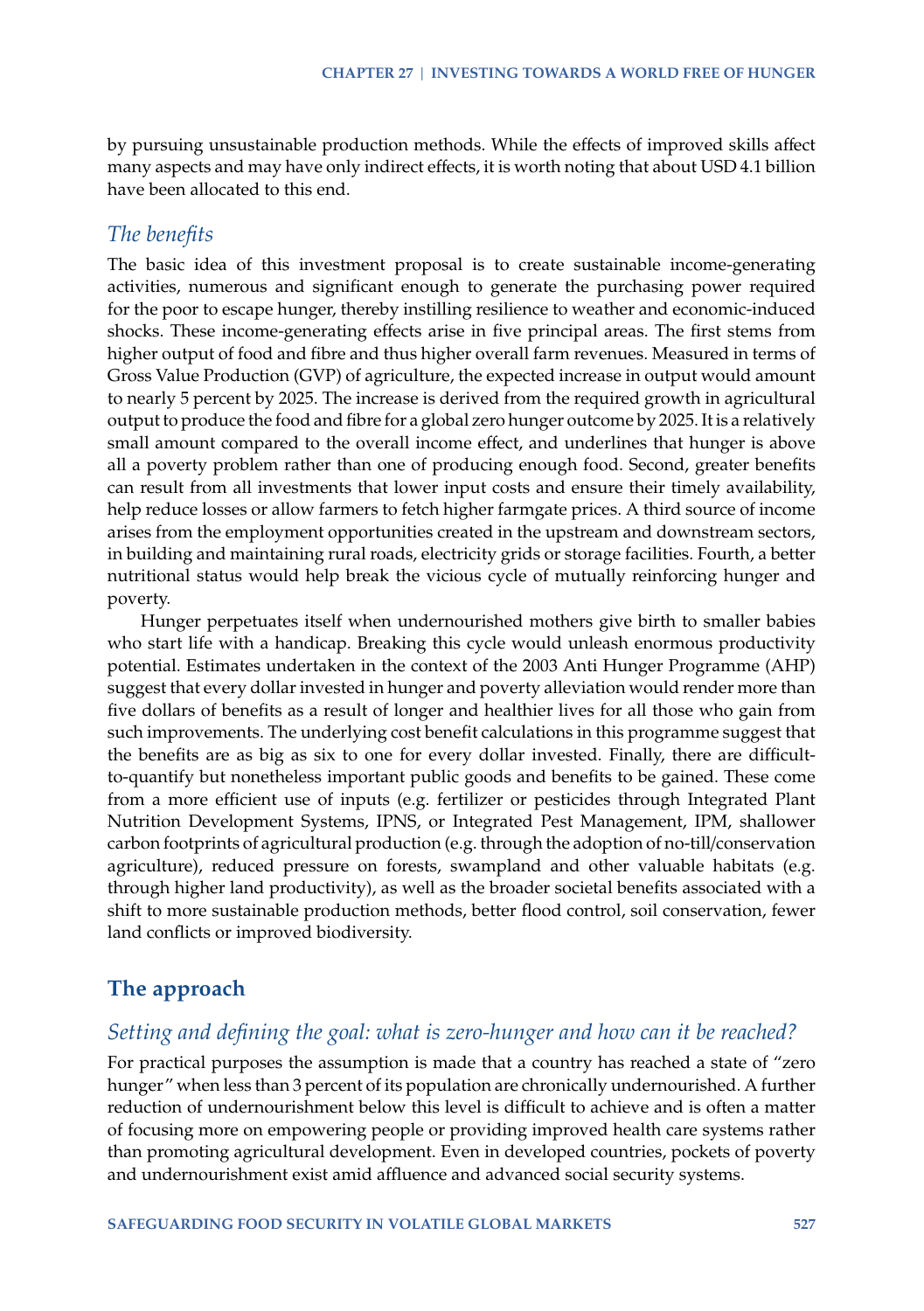<span id="page-10-1"></span>

| Table 27.2: Investment measures by investment area and region (million US Dollars) |                         |                       |                                      |                                                |            |                  |
|------------------------------------------------------------------------------------|-------------------------|-----------------------|--------------------------------------|------------------------------------------------|------------|------------------|
|                                                                                    | Developing<br>countries | sub-Saharan<br>Africa | Near East and<br><b>North Africa</b> | <b>Latin America</b><br>and the Carib-<br>bean | South Asia | <b>East Asia</b> |
| Infrastructure                                                                     | 18 540                  | 5 0 2 4               | 629                                  | 3 2 4 8                                        | 7 0 6 2    | 2 5 7 7          |
| Rural roads                                                                        | 8 1 9 4                 | 2 4 0 9               | 244                                  | 1808                                           | 2 7 1 0    | 1 0 2 2          |
| Markets storage processing (incl. PHL)                                             | 5 681                   | 1 2 8 2               | 239                                  | 487                                            | 2 7 2 4    | 948              |
| Food safety and quality                                                            | 568                     | 128                   | 24                                   | 49                                             | 272        | 95               |
| Rural electrification                                                              | 4 0 9 7                 | 1 2 0 5               | 122                                  | 904                                            | 1355       | 511              |
| Natural resource development                                                       | 9434                    | 1 5 2 2               | 479                                  | 1716                                           | 2 1 2 6    | 3 5 9 0          |
| Land resources                                                                     | 1 3 9 6                 | 324                   | 14                                   | 83                                             | 300        | 674              |
| Water and irrigation                                                               | 2 1 7 8                 | 263                   | 262                                  | 57                                             | 1 3 3 4    | 262              |
| Plant genetic resources                                                            | 600                     | 57                    | 49                                   | 92                                             | 111        | 292              |
| Animal genetic resources                                                           | 460                     | 26                    | 37                                   | 112                                            | 84         | 201              |
| Fisheries                                                                          | 2 4 0 0                 | 118                   | 56                                   | 352                                            | 207        | 1667             |
| Forestry                                                                           | 2 4 0 0                 | 734                   | 61                                   | 1 0 2 0                                        | 90         | 495              |
| <b>Institutions</b>                                                                | 5 5 6 8                 | 1492                  | 177                                  | 869                                            | 2 3 0 4    | 726              |
| Rural finance                                                                      | 3 5 8 0                 | 1 0 3 2               | 122                                  | 574                                            | 1 3 5 0    | 502              |
| Mechanization (cooperatives)                                                       | 1 1 9 2                 | 171                   | 34                                   | 147                                            | 723        | 117              |
| Land titling tenure security                                                       | 796                     | 289                   | 21                                   | 148                                            | 231        | 108              |
| Research development and extension                                                 | 6 3 1 1                 | 1739                  | 230                                  | 1030                                           | 2 2 5 6    | 1055             |
| Research and development                                                           | 2 1 8 0                 | 435                   | 77                                   | 343                                            | 902        | 422              |
| Extension                                                                          | 4 1 3 2                 | 1 3 0 4               | 154                                  | 687                                            | 1 3 5 4    | 633              |
| <b>Productive safety nets</b>                                                      | 2875                    | 672                   | 100                                  | 187                                            | 888        | 1029             |
| Consumptive safety nets                                                            | 7472                    | 2823                  | 374                                  | 257                                            | 3 0 0 1    | 1018             |
| Total                                                                              | 50 199                  | 13 27 2               | 1989                                 | 7 3 0 7                                        | 17 636     | 9996             |

## The goal of all measures presented in this programme therefore is to reduce hunger below a prevalence level of 3 percent by 2025. The 2025 reference points for all individual countries are taken from the latest update of the baseline projections<sup>[3](#page-10-0)</sup> for undernourishment. Under these baseline projections, 9.1 percent of the developing countries' population (or 591 million people) would on average still be undernourished by 2025 with a wide variation across countries. Some countries are expected to accomplish zero hunger by 2025 even without further assistance, while others would still be saddled with undernourishment levels of well over 20 percent. A meaningful allocation of investment flows therefore requires a detailed country-specific analysis.

The starting point for this analysis is estimating the extent to which the average dietary energy supply (DES, in kcal per person per day) needs to be raised by 2025. Underlying the needed increase in food availability is the incremental income generated by the investment programme. As rising incomes typically lift consumption at low levels more than at already elevated ones (Engel's law), the average increase in the DES level is associated with a decline in the inequality of the calorie distribution (and thus a declining coefficient of variation, CV). The process of lifting average DES levels is therefore combined with a stepwise lowering of the CVs such that the combined effect of higher DES levels and lower CVs gradually reduced undernourishment to levels under 3 percent by 2025.

The results for undernourishment are summarized in Table [27.3.](#page-11-0) If all countries achieve the stated objective of "zero hunger", the average level of undernourishment in the developing world would fall to 2.9 percent of the population (or 186 million people) by 2025.

<span id="page-10-0"></span>See [Alexandratos](#page-30-0) [\(2009\)](#page-30-0).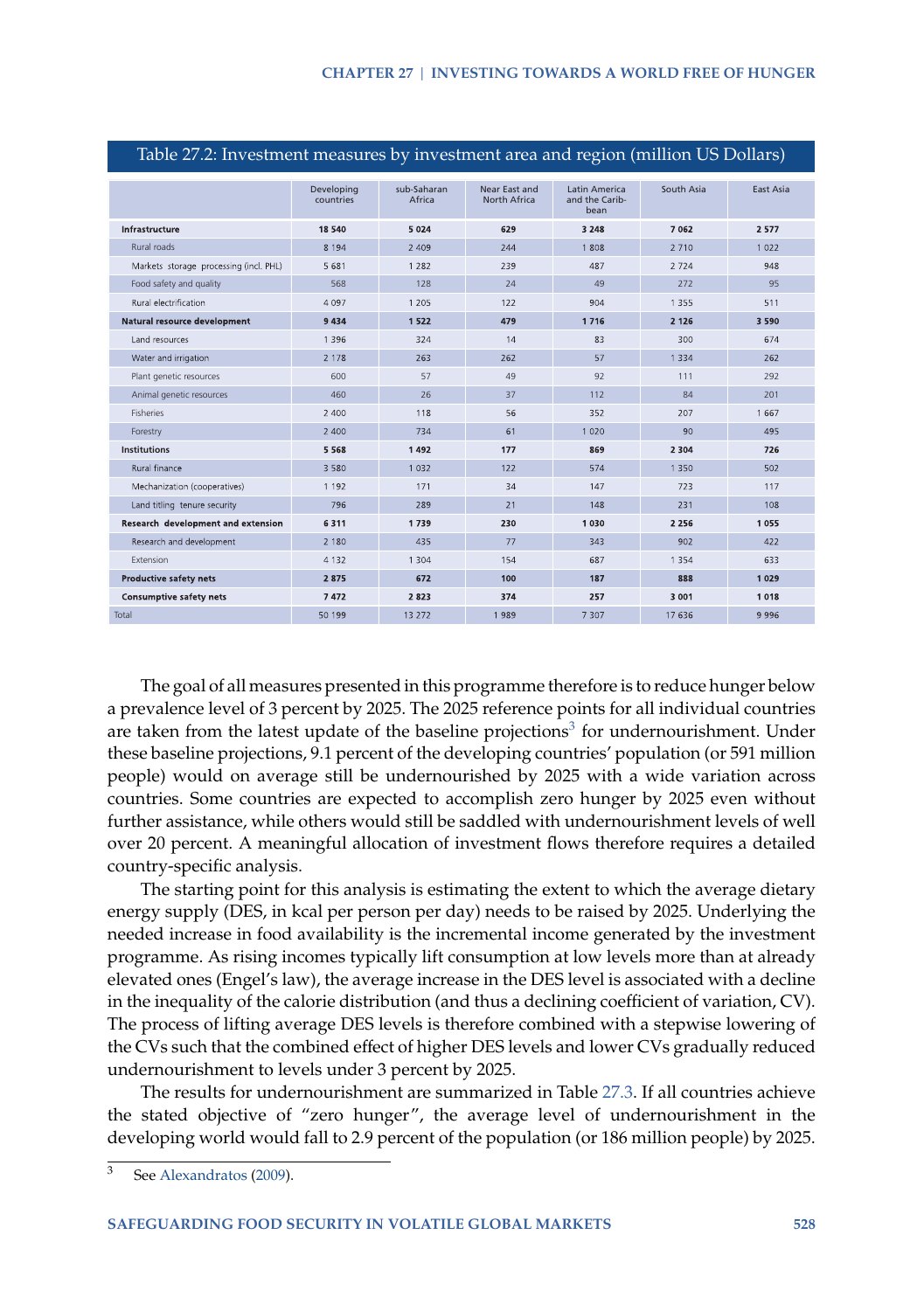<span id="page-11-0"></span>

| Table 27.3: Base year and 2025 undernourishment |            |               |                        |            |               |          |                  |             |  |
|-------------------------------------------------|------------|---------------|------------------------|------------|---------------|----------|------------------|-------------|--|
|                                                 | Population |               | Under-<br>nourishment* | Population |               |          | Undernourishment |             |  |
|                                                 | 2003/05    |               |                        | 2025       |               | baseline |                  | zero hunger |  |
|                                                 | million    | $\frac{1}{2}$ | million                | million    | $\frac{1}{2}$ | million  | $\frac{1}{2}$    | million     |  |
| Developing countries                            | 5 0 2 0    | 16.3          | 821                    | 6 5 0 7    | 9.1           | 591      | 2.9              | 186         |  |
| sub-Saharan Africa                              | 696        | 30.4          | 212                    | 1 1 3 0    | 15.8          | 179      | 3.0              | 34          |  |
| Near East/North Africa                          | 413        | 7.9           | 33                     | 581        | 5.2           | 30       | 2.2              | 13          |  |
| Latin America/Caribbean                         | 544        | 8.3           | 45                     | 662        | 5.0           | 33       | 2.7              | 18          |  |
| South Asia                                      | 1468       | 21.4          | 314                    | 1933       | 11.5          | 223      | 3.0              | 58          |  |
| East Asia                                       | 1898       | 11.4          | 217                    | 2 2 0 2    | 5.7           | 127      | 2.9              | 64          |  |

\* for the 93 developing countries covered in this analysis Source: [FAO](#page-31-5) [\(2008\)](#page-31-5).

Not surprisingly, the required adjustments both in terms of DES increases and reductions in inequality are the strongest in sub-Saharan Africa and South Asia, the regions most affected by undernourishment today and expected to be under the baseline projections in 2025.

#### *By how much do incomes have to rise?*

The basic idea of this investment proposal is to create sustainable income-generating activities numerous and significant enough to generate the purchasing power required for the poor to escape hunger. This poses the question as to how much incomes would have to rise (relative to those assumed in the baseline projections) to provide the necessary increase in purchasing power. Obviously, this increase depends on a number of factors, including the levels of already-attained consumption, the overall level of economic development and the responsiveness of consumers to step up consumption when incomes rise. These factors<sup>[4](#page-11-1)</sup> were combined to calculate the necessary income and investment increases for 93 individual developing countries. Table [27.4](#page-12-0) summarizes the results for regional aggregates.

For the developing countries as a whole, the necessary acceleration in growth appears to be rather modest. On average, annual GDP growth would need to increase from 5.4 percent in the baseline compared with 5.7 percent in the zero hunger scenario; this is equivalent to an income level that by 2025 would be 8 percent above the incomes underlying the baseline projections.While the overall growth requirements appear small, growth needs for individual regions (Table [27.4\)](#page-12-0) are much more pronounced. Small increments in growth would suffice for the Near East and North Africa region, East Asia and Latin America, but the growth would need to be much higher in sub-Saharan Africa (±0.7%) and South Asia (±0.9%). Even larger are the growth needs of individual countries in these regions, many which would need to accelerate GDP growth well in excess of 1 percent per annum.

<span id="page-11-1"></span><sup>4</sup> Increases in food demand were assumed to depend on per capita income with income elasticities ranging from 0.38 in Latin America and East Asia to 0.58 in sub-Saharan Africa; these elasticities are derived from ICP-based estimates provided by USDA and are available at: http://[www.ers.usda.gov](http://www.ers.usda.gov/data/internationalfooddemand/)/data/ [internationalfooddemand](http://www.ers.usda.gov/data/internationalfooddemand/)/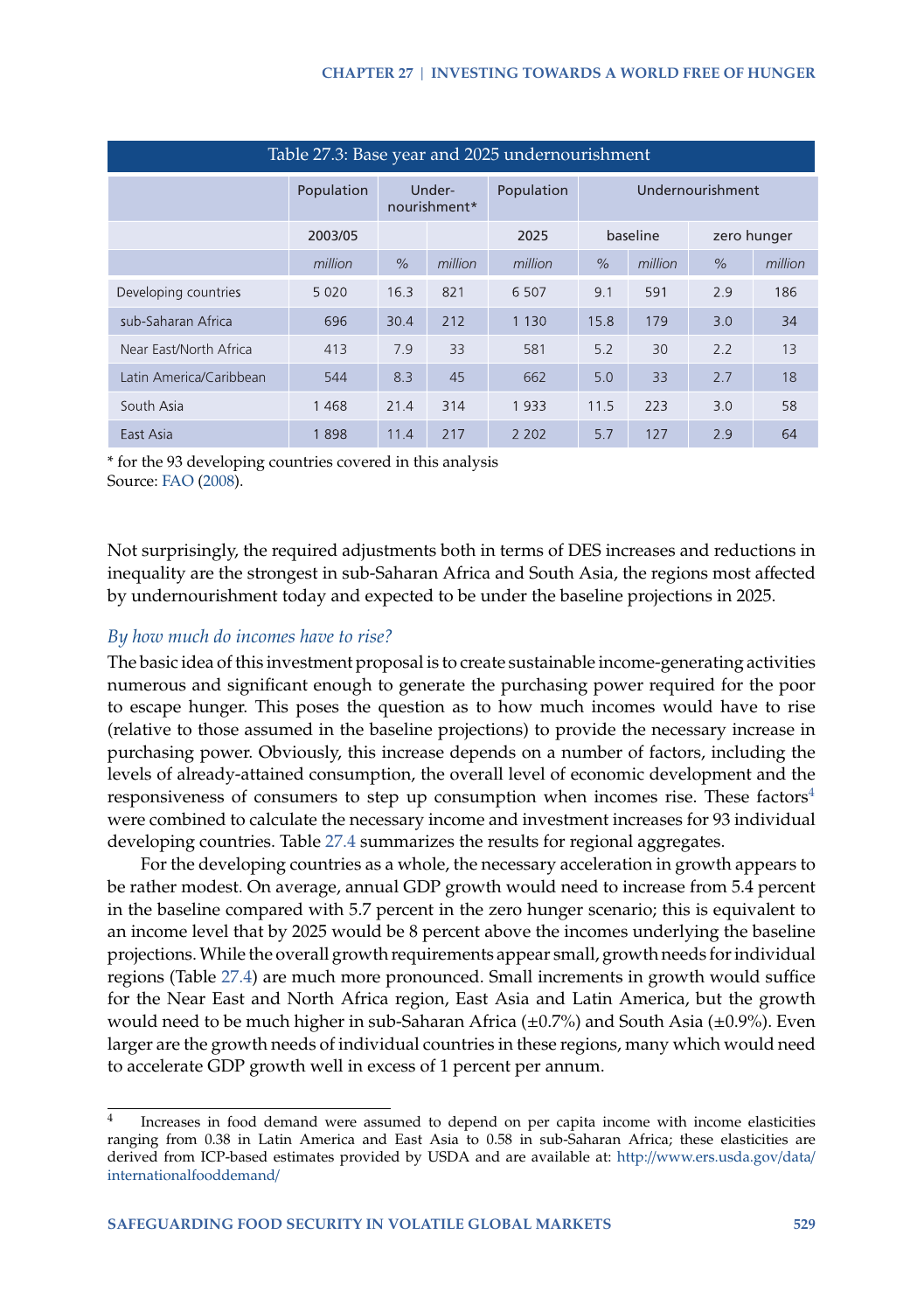<span id="page-12-0"></span>

| Table 27.4: GDP and investment increases needed to reach zero hunger |                        |                                 |                                |           |           |                  |                                        |                     |  |
|----------------------------------------------------------------------|------------------------|---------------------------------|--------------------------------|-----------|-----------|------------------|----------------------------------------|---------------------|--|
|                                                                      | GDP growth<br>(% p.a.) |                                 | Share agriculture in<br>GDP(%) |           |           |                  | Annual<br>investments in<br><b>ARD</b> | Annual<br>increment |  |
|                                                                      |                        | 2025<br>2025<br>2005-25<br>2005 |                                |           |           | billion USD 2009 | million USD 2009                       |                     |  |
|                                                                      | $BL*$                  | <b>ZH</b>                       |                                | <b>BL</b> | <b>ZH</b> | <b>BL</b>        | <b>ZH</b>                              | ZH-BL               |  |
| Developing countries                                                 | 5.40                   | 5.72                            | 12.7                           | 6.6       | 6.4       | 370              | 413                                    | 42 727              |  |
| sub-Saharan Africa                                                   | 4.50                   | 5.22                            | 28.8                           | 19.6      | 17.8      | 35               | 45                                     | 10 449              |  |
| Near East/North Africa                                               | 4.09                   | 4.15                            | 12.1                           | 8.2       | 8.2       | 49               | 51                                     | 1615                |  |
| Latin America/Caribbean                                              | 4.44                   | 4.61                            | 7.7                            | 4.5       | 4.4       | 46               | 53                                     | 7 0 5 0             |  |
| South Asia                                                           | 5.41                   | 6.29                            | 18.8                           | 10.0      | 8.8       | 82               | 97                                     | 14 636              |  |
| East Asia                                                            | 6.38                   | 6.59                            | 11.6                           | 4.9       | 4.8       | 158              | 167                                    | 8978                |  |

\* BL = baseline. ZH = zero hunger. ARD = Agriculture and Rural Development Source: Authors.

#### *By how much do investments have to rise?*

To achieve such an acceleration in GDP growth, investments would need to be raised on an economy-wide basis. The magnitude of the additional investment needs depends, *inter alia*, on the overall level of development of a particular country and the overall share of investments in  $GDP<sup>5</sup>$  $GDP<sup>5</sup>$  $GDP<sup>5</sup>$  Average annual investments in the developing countries as a share of GDP would need to rise from 19 to 20 percent, again with higher growth in the share for sub-Saharan Africa (from 13.8 to 16.0 percent) and South Asia (from 16.2 to 18.9 percent).

In order to gauge the possible contribution to growth that can be drawn from agriculture, the next step was to determine the share of investments in agriculture relative to total investment, whereby agriculture is defined in the broad sense and includes its upstream and downstream industries. Essential here is to form an idea about how important agriculture is in the total economy and how the share of agricultural GDP (AGDP) in total GDP will evolve over time.<sup>[6](#page-12-2)</sup> Table [27.4](#page-12-0) shows that for the developing countries as a whole this share was 12.7 percent in the base year and would decline to 6.6 percent by 2025. Naturally, there is a wide variation in the value of these shares, in general they are high in sub-Saharan Africa and low in Latin America (see Table [27.4\)](#page-12-0).

The required investments in agriculture and its downstream industries were derived by applying (for each year from 2005 to 2025) the share of AGDP in GDP to total economywide investments. To reach the stated goal of zero hunger, annual investments in developing countries would need to rise from USD 370 billion to USD 413 billion, an increase of USD 42.7 billion (or almost 12 percent), again with wide variations across regions and even wider

<span id="page-12-1"></span><sup>5</sup> This was expressed as an "incremental capital-output ratio" (ICOR) with ICOR values set at three for countries with a per capita income up to USD 2 000, at four for GDP per capita up to USD 4 000 and at five for GDP per capita ≥USD 4 000. For each year from 2005 to 2025, the total investments were calculated as *INVT*<sup>*T*</sup> = *GDP*<sup>*T*</sup> × *ICOR*<sup>*T*</sup> × *growthGDP*.

<span id="page-12-2"></span><sup>6</sup> Base year shares were taken from the 2008 World Development Indicators and the following function was estimated cross-country over 93 countries:  $\ln(\frac{AG\_GDP}{GDP}) = 6.89 - 0.61 \cdot \ln(\frac{GDP}{POP})$ . Subsequently this function was calibrated to each country's base year values and then used to estimate the 2025 shares.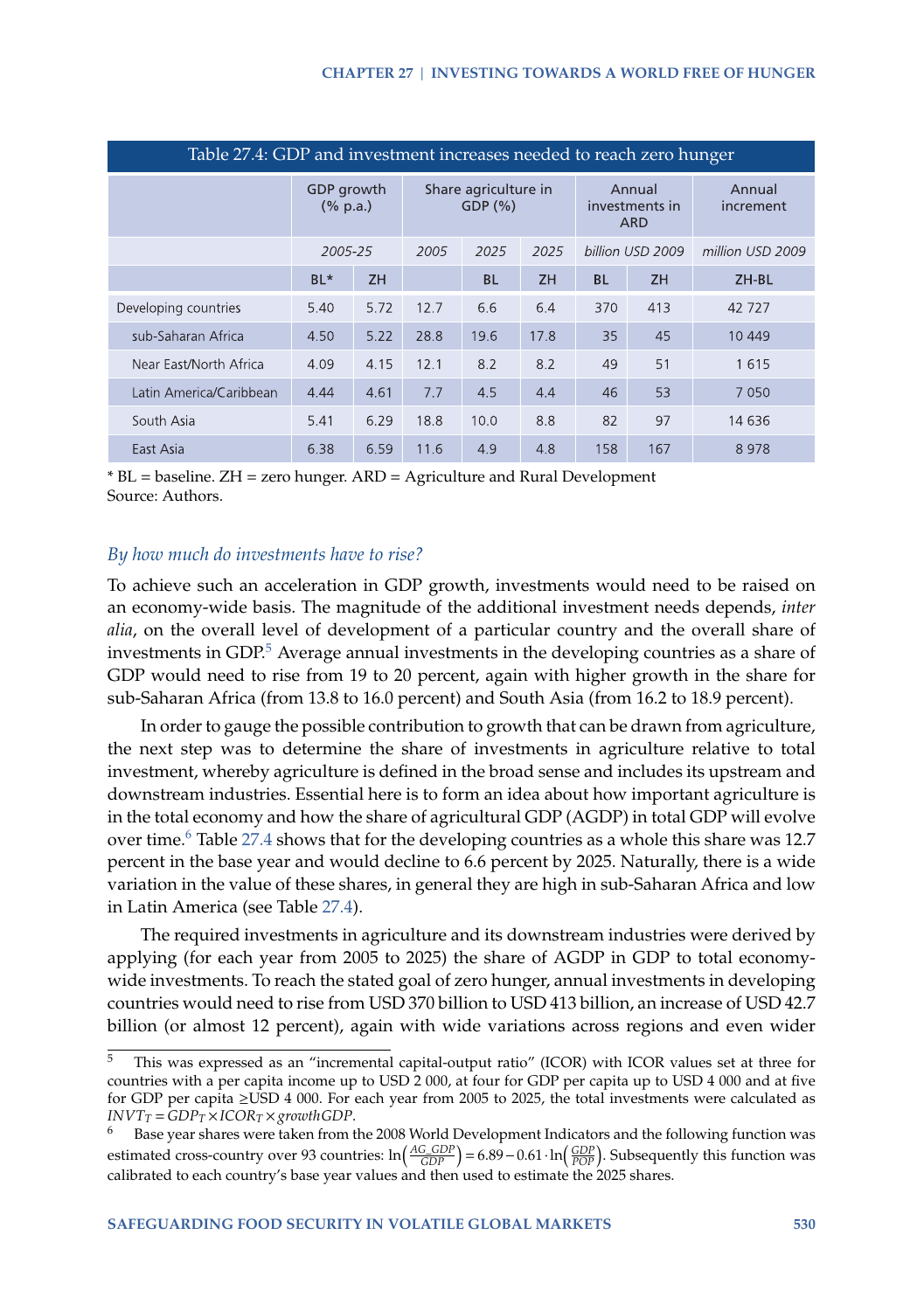variations across countries (Table [27.4\)](#page-12-0). For instance, zero hunger in 2025 would require investments in sub-Saharan Africa to be raised by almost 30 percent.

The overall estimate of USD 42.7 billion requires careful interpretation. First, the incremental annual investment estimate presented here (i.e. USD 42.7 billion) refers to investments needed to raise average per capita income in order to provide the purchasing power needed to buy enough food to reach zero hunger. It does not include "investments" in safety nets to improve the access to food for the poor outside their actual incomes. Expenditures for safety nets are estimated to absorb an additional USD 7.5 billion. Second, the investment estimates refer to agriculture in a broad sense, including its upstream and downstream industries as well as supporting activities in agricultural research and development, extension, rural infrastructure and institutions. Investments in each of these activities will be discussed in more detail below. And finally, the applied approach assumes that investments in the other sectors will increase in parallel to those in agriculture. In other words, acceleration in overall economic development is required to alleviate poverty and to reach zero hunger. The extent to which agriculture can contribute to overall economic growth highly depends on factors such as the strength of forward and backward linkages between agriculture and other sectors, the share of income produced in agriculture and its importance for the overall labour market.

## *Timing, pacing and sequencing of investment flows*

The proposed investment plan presents capital needs in equal instalments over time. Importantly, the plan also advocates that the actual allocations be provided in equal annual amounts. This is not an oversight; nor is it simply a choice of convenience to ease the presentation of the proposal and the underlying data on aid and investment flows. It is rather based on the observation that past crises have resulted in patterns of pro-cyclical public investment flows that have most likely exacerbated or induced price swings. The data presented in Box [27.1](#page-14-0) suggest that pro-cyclical timing can be observed both for individual areas of public investment (irrigation, R&D, infrastructure, etc.) as well as for foreign public assistance to agriculture in general.

#### *Investment needs beyond 2025*

The current proposal has been designed such that the additional income generated in agriculture and rural areas will suffice to create enough purchasing power so that the vast majority of the rural poor can escape the scourge of hunger by 2025. It is, however, not assumed that the measures taken in the years leading up to 2025 will reach fully self-sustained growth strong enough for the public hand to withdraw completely when the proposed programme reaches its stated objective for the first time. Maintaining the achievements will require continuous commitments beyond the 2025 time horizon.

Moreover, a continuously high commitment to provide funding to agriculture and rural areas, extending beyond 2025, will emerge from the need to adapt agriculture to the agro-ecological conditions under climate change. Many countries with a high burden of undernourishment and a high share of agriculture in GDP will be particularly adversely affected and thus require extended assistance to rise to the challenge of climate change.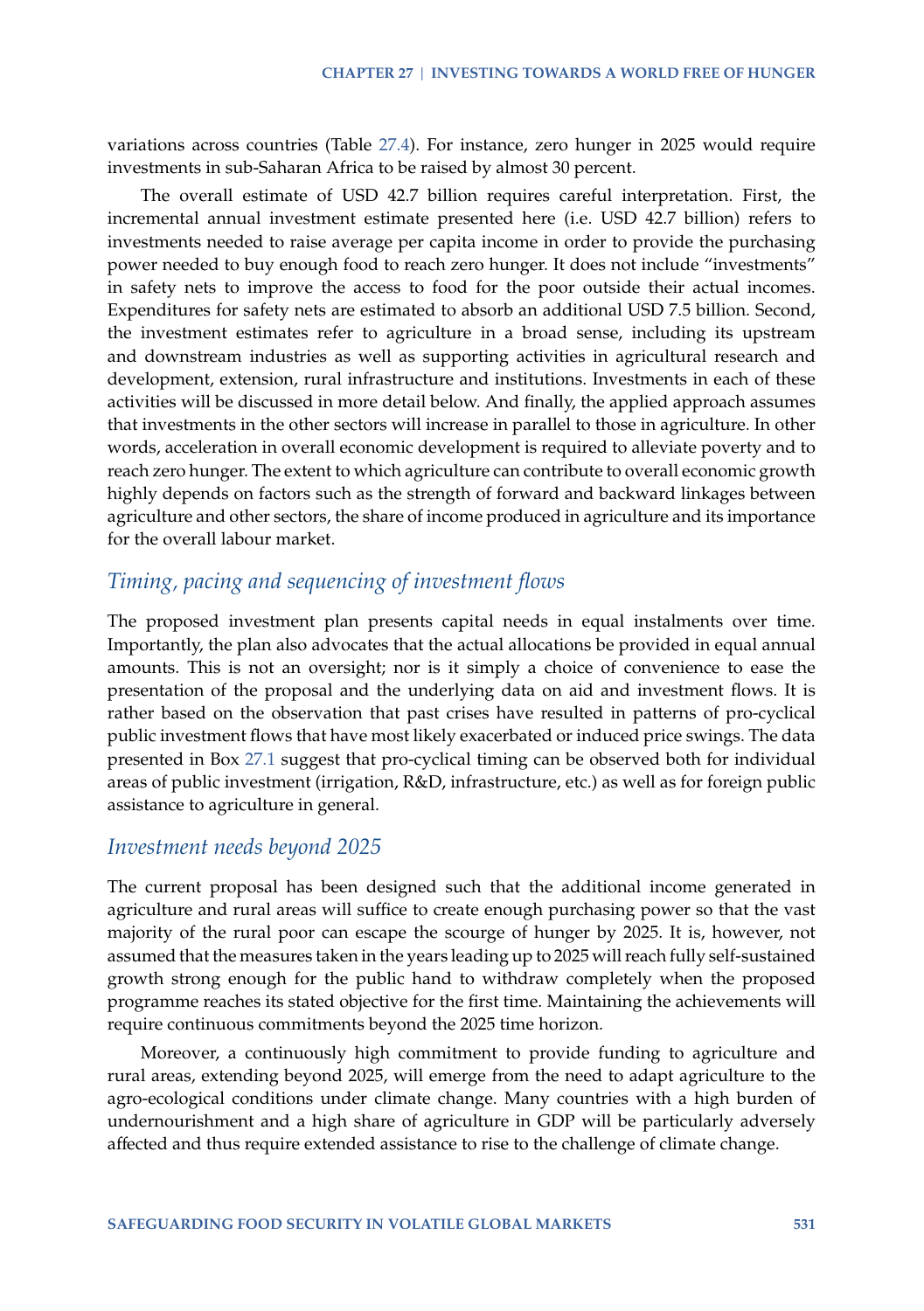#### <span id="page-14-0"></span>**Box 27.1: Pro-cyclical public investment patterns**

The high price event of 2006-08 was not the first of its kind, neither was it the most severe. In real terms, price levels and price volatility were significantly higher in 1973-74 and even more pronounced in the years immediately following World War I (1918-21). Nor was the 1973-74 crisis the most recent episode of price spikes; the last 40 years have seen a number of high price periods (clearly seen in Figure 27.2). Furthermore, the problem of higher price episodes is not limited to rice; in 1996, for instance, annual average maize prices were - in real terms, i.e. adjusted for inflation - above the annual average in 2008, the last record year in terms of nominal prices.

#### Irrigation and international rice prices



**Figure 27.2 World Bank Investment in irrigation (real) and world rice prices (real)**

A further inspection of Figure 27.2 reveals more than merely a pronounced cyclicality in international rice prices. It also suggests pro-cyclical public investment flows in response to these price swings. Specifically, it appears that public investments in agriculture follow the general trend but also the swings - with a time lag of three to five years. This means that the public hand invests a lot (little) in production-boosting capital stocks when prices are high (low). By so doing, public investment always arrives at a time when private investors (farmers) have already reacted to price signals and have stepped-up (reduced) commitments to (from) agriculture. This means that the public hand arrives with investments when prices are already low (and thus exacerbate a price trough) and is absent when more output is needed and prices have risen (possibly exacerbating a price peak). Rather than smoothing price swings, public investment thus appears pro-cyclical and increases price swings and volatility. Consequently, public flows: (i) augment the overall risk associated with agricultural production and, rather than crowding in private investors, they crowd them out; and (ii) by augmenting price volatility they lower production relative to a scenario where public investments of the same size are provided in equal instalments.

The problem of pro-cyclical public investment flows should not suggest that the public hand should withdraw from agriculture or related public R&D activities. On the contrary, there is a strong case in favour of public investments in agriculture. Nor does it mean that the public hand should make a particular effort to invest in a counter-cyclical manner. As swings and trends of agricultural prices are impossible to predict, the best approach for the timing and pacing of public investments would be to focus on a long-term development goal (e.g. MDG-1 or the Zero Hunger Goal 2025 put forward here) and then show a firm commitment/steady hand towards reaching that goal regardless of price swings on international food markets.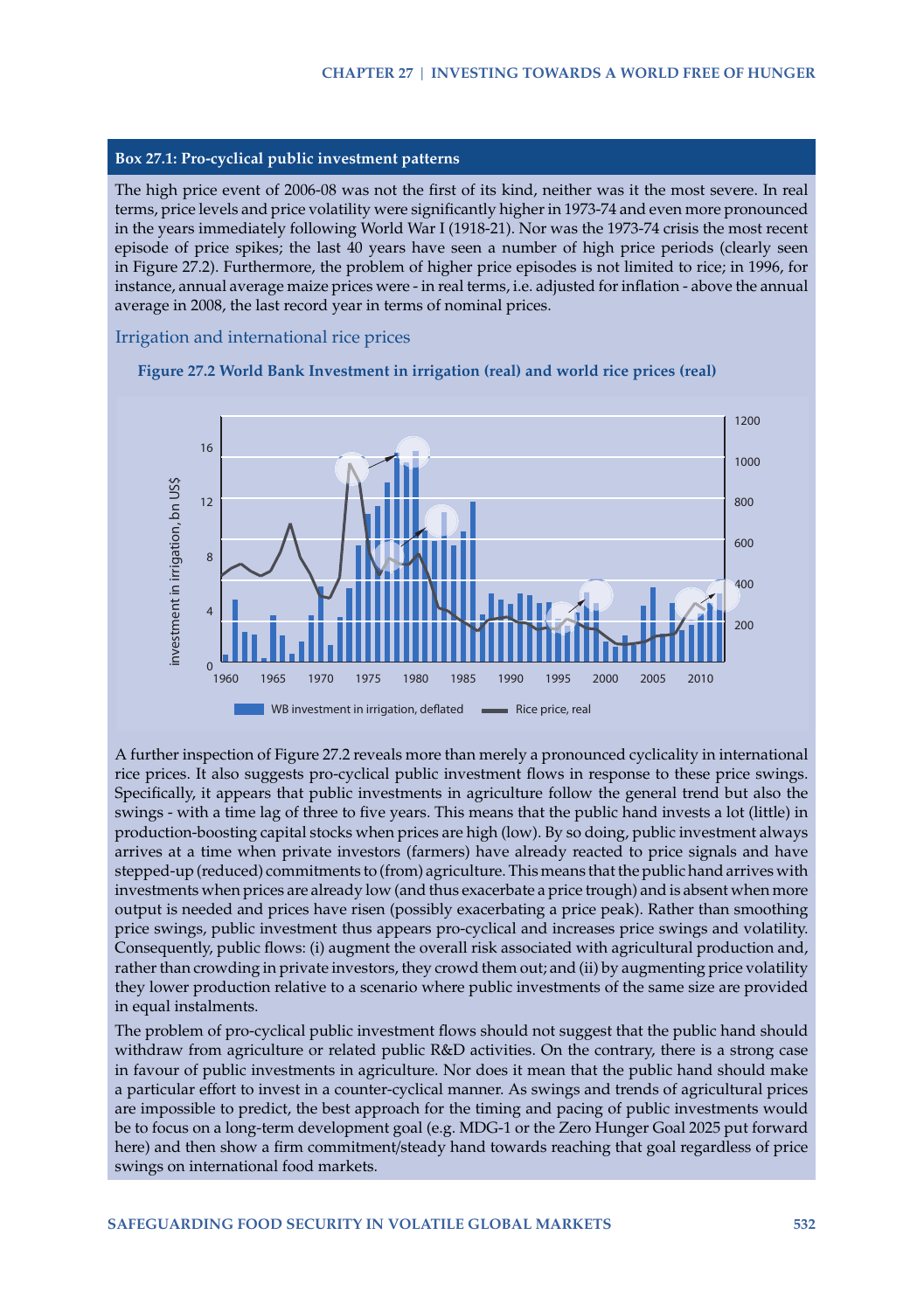Agricultural Official Development Assistance (ODA) and food prices in general An inspection of more aggregate data suggests that the problems of pro-cyclical public investment hinders not only individual product areas, but also ODA to agriculture in a more general manner. The basic links are depicted in Figure 27.3. It appears that the share of ODA to agriculture - colloquially put, the barometer of attention in development to food security - follows food prices in a similar way and with similar time lags as illustrated in the case of rice prices and investment in irrigation.





These links can be practically illustrated by summarizing and illuminating the public investment activities that followed the 2008 food price crisis. In reaction to the crisis and to growing public pressure to alleviate food security problems, the international community launched a whole host of activities destined to boost investment in agriculture and increase food production. Without rehashing the details of these programmes, it should suffice here to list the key activities. Examples include the G8 L'Aquila Initiative, the Global Agriculture and Food Security Program (GAFSP) administered by the World Bank, and the World Bank's medium-term plan to double its own commitments to agriculture in a span of the four years following the 2008 crisis. Also worth noting are new commitments to agricultural R&D. The budget for Consultative Group on International Agricultural Research (CGIAR) and its 15 International Research Centers, for instance, is planned to double to nearly USD 1 billion per annum over the next years. In tandem, the internal allocation of funds (Megaprogrammes) will shift back from the original allocation [\(CGIAR,](#page-30-1) [2009\)](#page-30-1) towards a production-focused allocation with separate Megaprogrammes for wheat, maize and rice [\(CGIAR,](#page-31-6) [2010\)](#page-31-6).

The cyclicality of these efforts is also explained by the fact that the time lags between announced commitments and actual flows can be considerable. Taking the examples above, none of these programmes have rendered flows anywhere near original commitments with the possible exception of the USD 0.9 billion allocated in the GAFSP initiative. The time for decision-making, planning and investment execution of public investors is simply too long, and the international apparatus too slow to invest swiftly enough, i.e. when needs are greatest. These time lags then open the prospect that when and if these programmes come to full fruition, private investors will have already committed to producing more food, the global food security situation may have improved, and public investment will have spurred production in a phase of low prices and structural surpluses. The impossibility to time and pace public investments counter-cyclically has led to the suggestion to allocate the proposed programme in equal installments. This advice may need to be heeded in the allocation of public investment in agriculture more generally.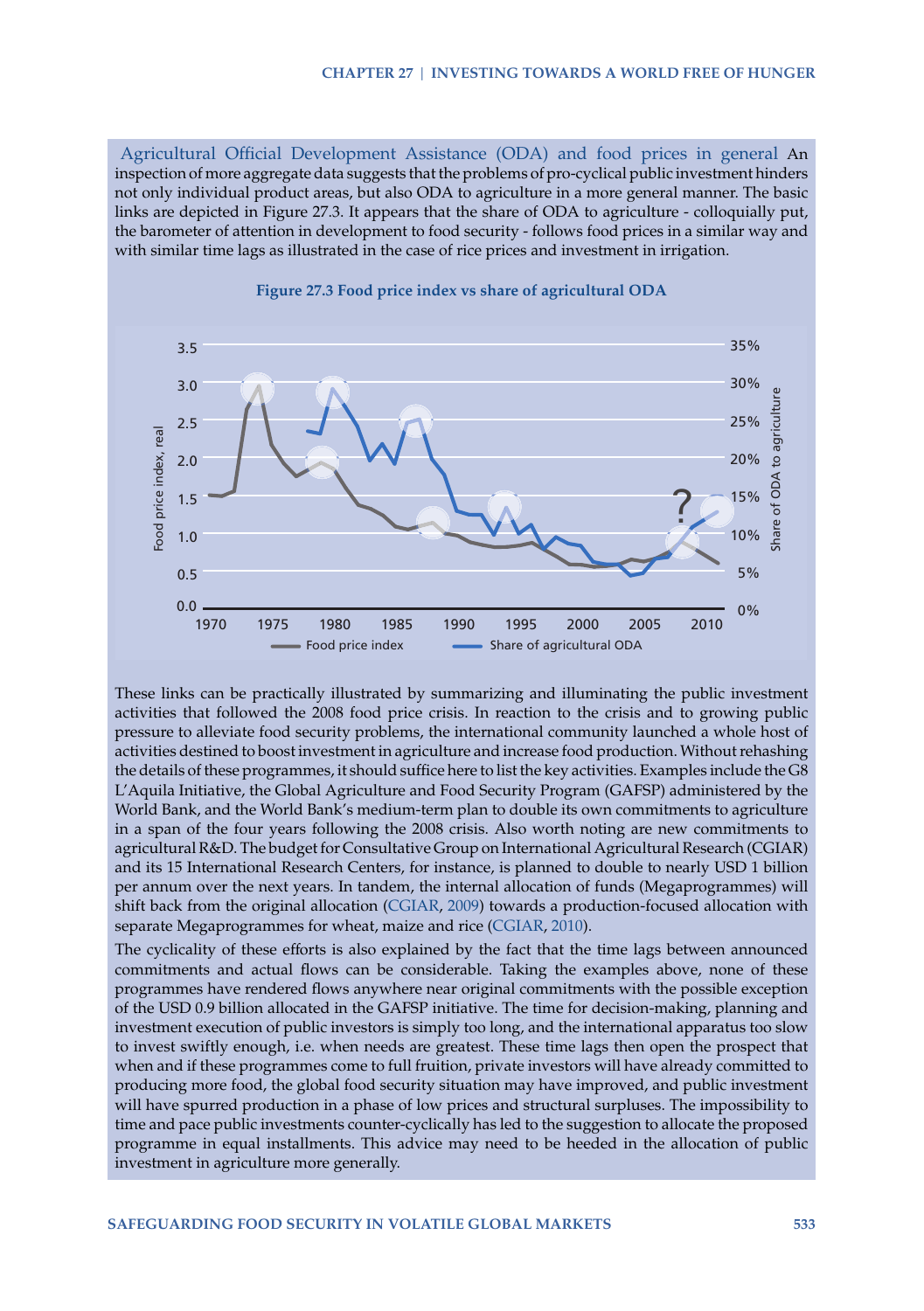## **The programme: investing in safety nets and agricultural productivity**

The basic idea of this programme is to create income-generating activities in agriculture and rural areas. The overall envelope required was pegged at an annual total of USD 50.2 billion (see Tables [27.1](#page-7-0) and [27.2](#page-10-1) for a regional and sectoral breakdown). The overall total would be allocated to five broad categories: rural infrastructure and markets (USD 18.5 billion), natural resource conservation (USD 9.4 billion), research, development and extension (USD 6.3 billion) as well as building rural institutions (USD 5.6 billion). Investments in agriculture and rural areas would be supplemented by expenditures in two safety net programmes: Food safety nets with an annual volume of USD 7.5 (food and cash for the most needy) and productive safety nets (provision of basic inputs for small farmers to resume or intensify farming) with annual expenditures of USD 2.9 billion. Investments in agriculture and rural areas on the one hand and safety nets on the other are the two principal pillars of this programme and correspond to the two tracks of the Anti-Hunger Programme presented in 2003.

## *Pillar 1: Strengthening safety nets*

#### *Food safety nets*

A necessary condition for a sustainable, long-term elimination of hunger is the eradication of poverty. But a mere focus on poverty reduction is not always sufficient to address hunger quickly, nor is it always the best strategy to achieve hunger reduction efficiently. The reasons are obvious: first, poverty reduction takes time and the hungry need immediate relief; second, by contrast to many diseases for which cures are either unknown or unaffordable, the means to feed everyone are readily and cheaply available; and third, hunger is as much a cause as an effect of poverty. Unless hunger is reduced, progress in cutting poverty is bound to be slow. Hunger reduction is therefore a means to enhance productivity directly and swiftly. The benefits are equally obvious: better-fed people are more productive workers, better-fed children are more attentive pupils and better fed women are healthier mothers who give birth to healthier children and can feed them better. The proposed programme therefore focuses not only on investments in agriculture and rural areas but also includes measures that ensure adequate and direct access to food. It aims to meet the needs of the most nutritionally deprived people in the world with an overall envelope of USD 7.5 billion annually.

As discussed in Chapter [23,](http://www.fao.org/docrep/013/I2107E/I2107E23.pdf) various instruments could be used to channel enough food to the most needy. Proven options include:

- $\triangleright$  *Targeted direct feeding programmes*. These include school meals, feeding expectant and nursing mothers as well as children under five through primary health centres, soup kitchens and special canteens. Such schemes contribute to human resource development by encouraging children to attend school and improve the health and nutritional status of mothers and infants. They minimize nutrition-related illnesses and mortality among children, raise life expectancy and contribute to a fall in birth rates.
- ► *Food-for-work programmes*. In many developing countries, a significant number of rural people are subsistence or below-subsistence farmers, producing only enough food to feed their families for part of the year. Food-for-work programmes provide support for such households while developing useful infrastructure such as small-scale irrigation, rural roads and buildings for rural health centres and schools.
- ► *Income-transfer programmes*. These can be in cash or in kind, including food stamps, subsidized rations and other targeted measures for poor households, and are also a good means of increasing food-purchasing power and improving dietary intake.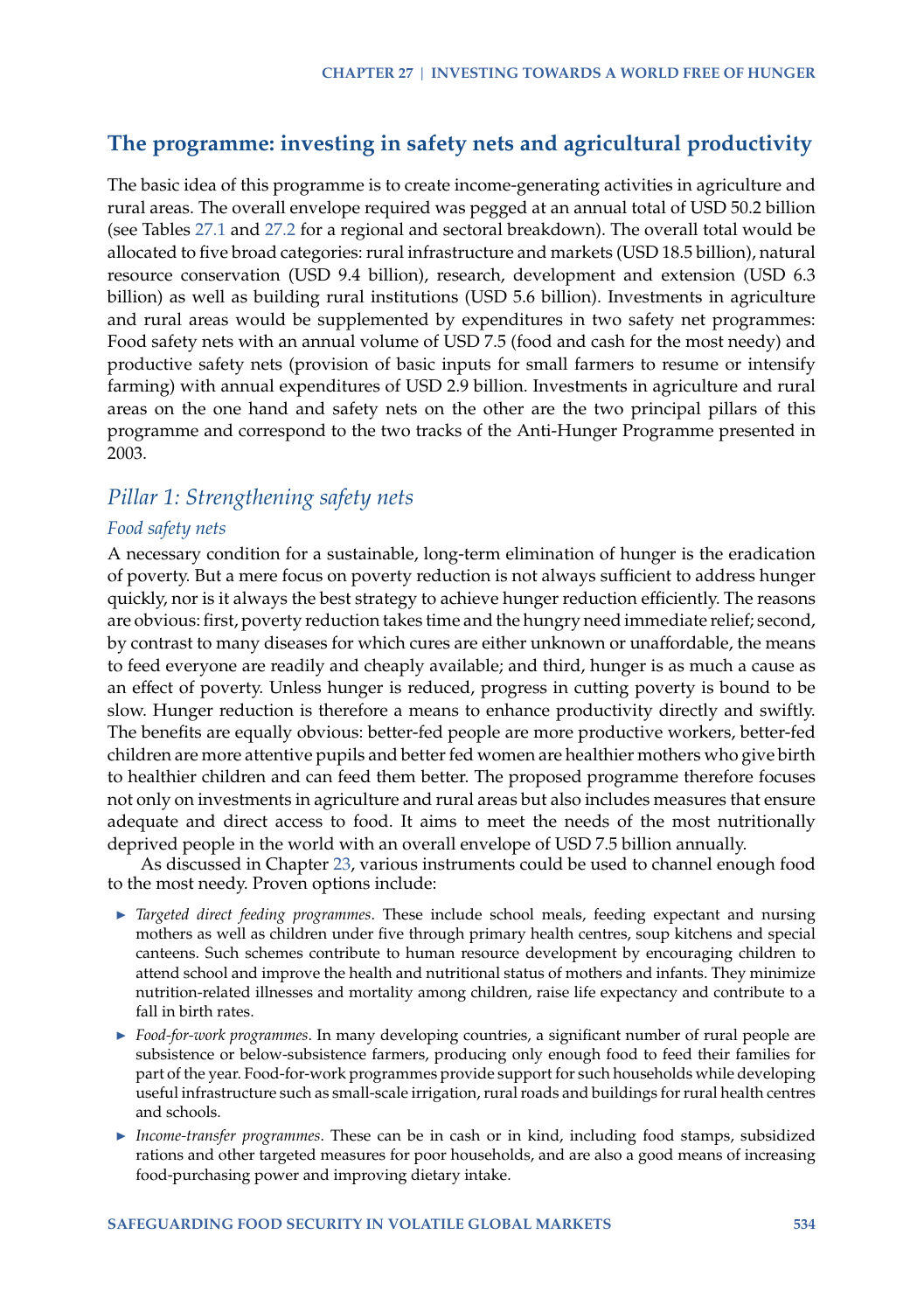| Table 27.5: Investment in food safety nets |                   |             |           |  |  |  |
|--------------------------------------------|-------------------|-------------|-----------|--|--|--|
| Region                                     | <b>Baseline</b>   | Zero hunger | Increment |  |  |  |
|                                            | Annual investment |             |           |  |  |  |
|                                            | million USD       |             |           |  |  |  |
| Developing countries                       | 1854              | 9 3 2 7     | 7472      |  |  |  |
| sub-Saharan Africa                         | 551               | 3 3 7 4     | 2823      |  |  |  |
| Near East/North Africa                     | 68                | 442         | 374       |  |  |  |
| Latin America/Caribbean                    | 94                | 351         | 257       |  |  |  |
| South Asia                                 | 731               | 3732        | 3 0 0 1   |  |  |  |
| East Asia                                  | 409               | 1428        | 1018      |  |  |  |

The costs of food safety interventions, including procurement, delivery and administrative costs are estimated to be an average of USD 40 per undernourished person leading to a total cost of USD 1.85 billion under the base line projections. This would need to be raised drastically to USD 9.3 billion (or an increase of USD 7.5 billion) to achieve zero hunger by 2025.

#### *Productive safety nets*

The need to make progress fast requires taking measures that ensure quick productivity gains for smallholders to raise output. Improving the performance of small farms in poor rural and peri-urban communities offers one of the best and most sustainable avenues for reducing hunger by increasing the quantity and improving the quality of locally available food. It also provides a foundation for equitable economic growth. At the very least, better performance improves food availability and nutrition within the immediate farm families, thereby increasing their capacity to enjoy a full life, learn and work effectively and contribute to the general good of society. It also increases and diversifies food supplies in local markets, creates a base for expanding and diversifying farm output into tradable products, opens employment opportunities and slows rural-urban migration.

The need to produce progress fast explains the massive scale of the proposed programme. Only a large-scale programme can have a meaningful impact on reducing hunger and poverty. Starting up such a process requires an initial injection of capital, either through loans or matching grants, to enable small farmers to build up productive assets on their farms. The average cost of investments required to kick-start a sustainable process of onfarm innovation may be estimated at about USD 600 per family. Typically, this start-up capital would finance the uptake of new technologies, such as improved seed varieties, plants, manure or fertilizers, small-scale on-farm works and equipment (e.g. land levelling, treadle pumps), breeding stock (e.g. poultry, goats) or contributions towards community-led measures to improve food security (e.g. school gardens, paralegal services to broaden land access). To ensure sustainability, farmers who take part in such programmes would repay the initial capital into savings and loans associations or community-run revolving funds, thereby allowing reinvestment of the benefits accruing from higher production.

Success in on-farm development depends on the creation of a policy environment conducive to agricultural growth, supported by research and extension institutions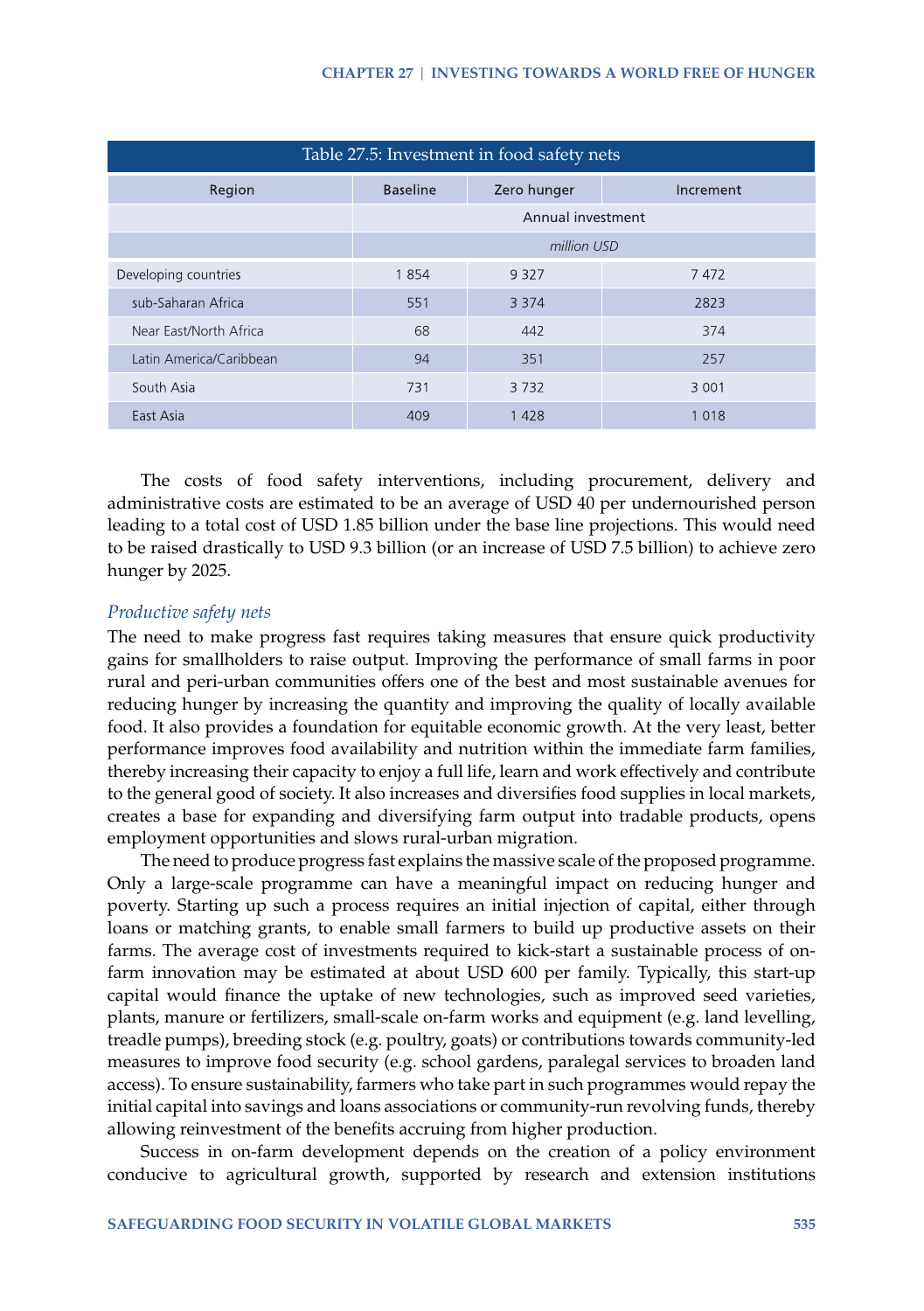responsive to locally-articulated needs. In many cases, success also depends on developments beyond the farm boundary, such as improvements in roads or in the supply of irrigation water. The investment needs for these improvements are addressed under other programme components.

Sustaining and upscaling this process requires the emergence of self-reliant community institutions that can take the lead in ensuring the food security of all their members, plough gains back into new investments and develop linkages with other communities through sharing knowledge and experience. This enables groups of communities with a common goal to place increasingly effective demand on the broadening range of services and types of infrastructure required to allow them to develop greater resilience to economic, social and natural shocks as well as to earn more and emerge from hunger and extreme poverty. The need to produce progress fast also explains the massive scale of the proposed programme (USD 2.9 billion). Only a large-scale programme can have a meaningful impact on reducing hunger and poverty.

## *Pillar 2: Investments in agriculture and rural areas Public research and development (US\$ 2.2 billion)*

Probably the single most important contribution to the reduction of global hunger in the past has come from early and far-sighted investments in agricultural research and technology. While developed countries had recognized the power of public R&D investments in agriculture for more than a century, the breakthrough in developing countries only arrived with the creation of the CGIAR and its International Agricultural Research Centres (IARCs). Today, the success of these investments has become manifest in many ways. Global agricultural production increased by almost 150 percent since 1961, while over the same period the world's cropland base has increased by merely 14 percent, from 1.4 billion ha to 1.56 billion ha. At the same time, per capita calorie availability in developing countries has increased from 1960 per person per day in 1961/63 to 2620 in 2003/05, while the prevalence of hunger has declined from 34 percent in 1970 to 16 percent in 2003/05. Equally important has been higher productivity, helping raise incomes of millions of farmers and whole rural areas and keeping real food prices low for decades.

Things have changed recently and they have changed abruptly. Food and energy prices spiked in 2006-08 and, directly following this spike, a massive economic downturn that engulfed developed and developing countries alike took a heavy toll on the poor and hungry. Preliminary estimates suggest that the combined effect of higher food prices and economic crisis has pushed the number of undernourished above the one billion mark. The crisis has also affected urban areas, thus underlining that hunger and poverty reduction cannot rely solely on promoting the absorption capacity in manufacturing and services but must begin in agriculture and rural areas. And finally, high energy prices and a growing use of agricultural resources for the energy sector underscores that agriculture may have to cater to more than just the food market in the future. In a future with high energy prices, a growing share of agricultural produce will become competitive for the vast energy market, a market that could absorb much of the incremental agricultural production in the future.

While these developments suggest that research needs have become larger and more complex, investment in public R&D have been levelling-off overall and, in some regions, they have even declined. Since the late 1970s, when most regions still enjoyed high growth rates in R&D investments, expenditures have slowed considerably. For developing countries as a whole, growth in R&D expenditures slowed from three percent *per annum* in the 1980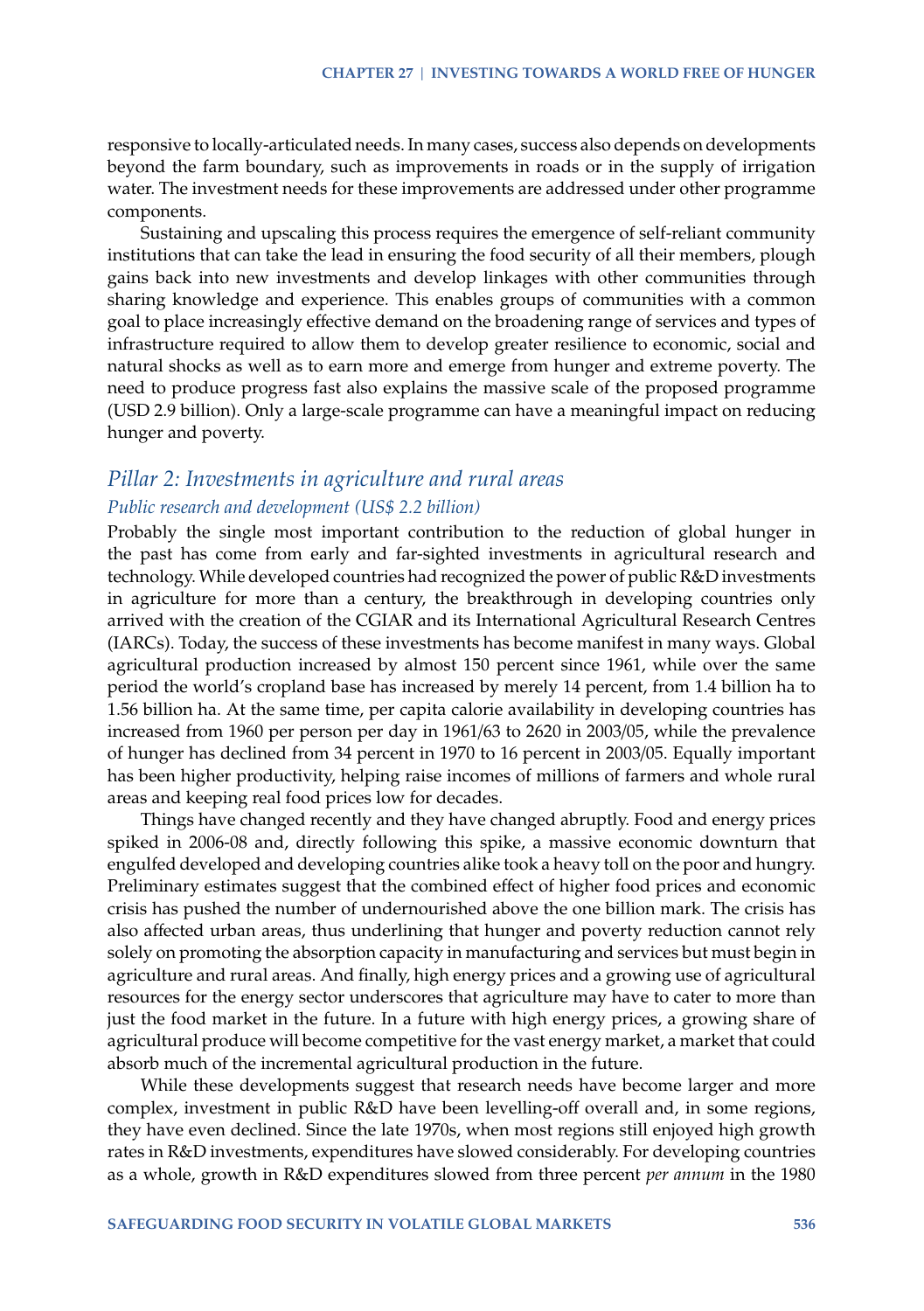<span id="page-19-0"></span>

| Table 27.6: Investment in research and development |                   |             |           |  |  |  |  |
|----------------------------------------------------|-------------------|-------------|-----------|--|--|--|--|
|                                                    | <b>Baseline</b>   | Zero hunger | Increment |  |  |  |  |
|                                                    | Annual investment |             |           |  |  |  |  |
| billion USD<br>million USD                         |                   |             |           |  |  |  |  |
| Developing countries                               | 42.1              | 44.2        | 2 1 8 0   |  |  |  |  |
| sub-Saharan Africa                                 | 3.8               | 4.3         | 435       |  |  |  |  |
| Near East/North Africa                             | 3.6               | 3.7         | 77        |  |  |  |  |
| Latin America/Caribbean                            | 7.8               | 8.1         | 343       |  |  |  |  |
| South Asia                                         | 7.9               | 8.8         | 902       |  |  |  |  |
| East Asia                                          | 18.9              | 19.3        | 422       |  |  |  |  |

to merely 1.9 percent *per annum* in the 1990s and even less in the 2000s. While expenditure growth remained relatively high in the Asia-Pacific, Near East and North Africa region, public R&D expenditures started to slow already in the 1980s in sub-Saharan Africa and even declined by 0.2 percent per annum in the 1990s. Preliminary estimates suggest that the trend to lower R&D in Africa continued unabated in the 2000s. At the same time, public R&D expenditure has become more concentrated, with China (Mainland), India and Brazil now accounting for 43 percent of this total compared with 35 percent in the early 1980s.

The exact effect of this slow-down in public R&D expenditures is difficult to gauge, but there is ample and cross-sector evidence that it inescapably results in lower productivity growth and eventually in higher real prices for food. Making matters worse recently is that donors have identified more and more goals without raising the overall investment envelope for R&D. This has created increasing and competing demands without increasing the resources. Research for nutritional improvements or environmental benefits for instance have siphoned off funds for productivity improvements. And high yields for wheat and maize in developed countries distracted from badly needed investments in productivity enhancements for many crops in the marginal production environments of developing countries.

Public R&D expenditures therefore must rise again to meet the food and fibre needs of the future. To achieve zero hunger by 2025, developing countries' expenditures will have to rise by USD 2.2 billion annually (Table [27.6\)](#page-19-0). This assumes R&D investment needs of USD 28 to 30 per USD 1 000 increase in value of agricultural output. It does not yet include R&D needs that may arise from climate change adaptation or the potentially huge market for bioenergy. Nor does it include R&D needs to finance maintenance research for the time horizon beyond 2025.

Broken down by region, South Asia would account for over 40 percent of the incremental USD 2.2 billion dollars, reflecting both its large agricultural base as well as the region's high current number of undernourished people. The second highest increment would need to be allocated to sub-Saharan Africa, the region that needs to make the fastest progress in reducing the prevalence of hunger (Table [27.6\)](#page-19-0).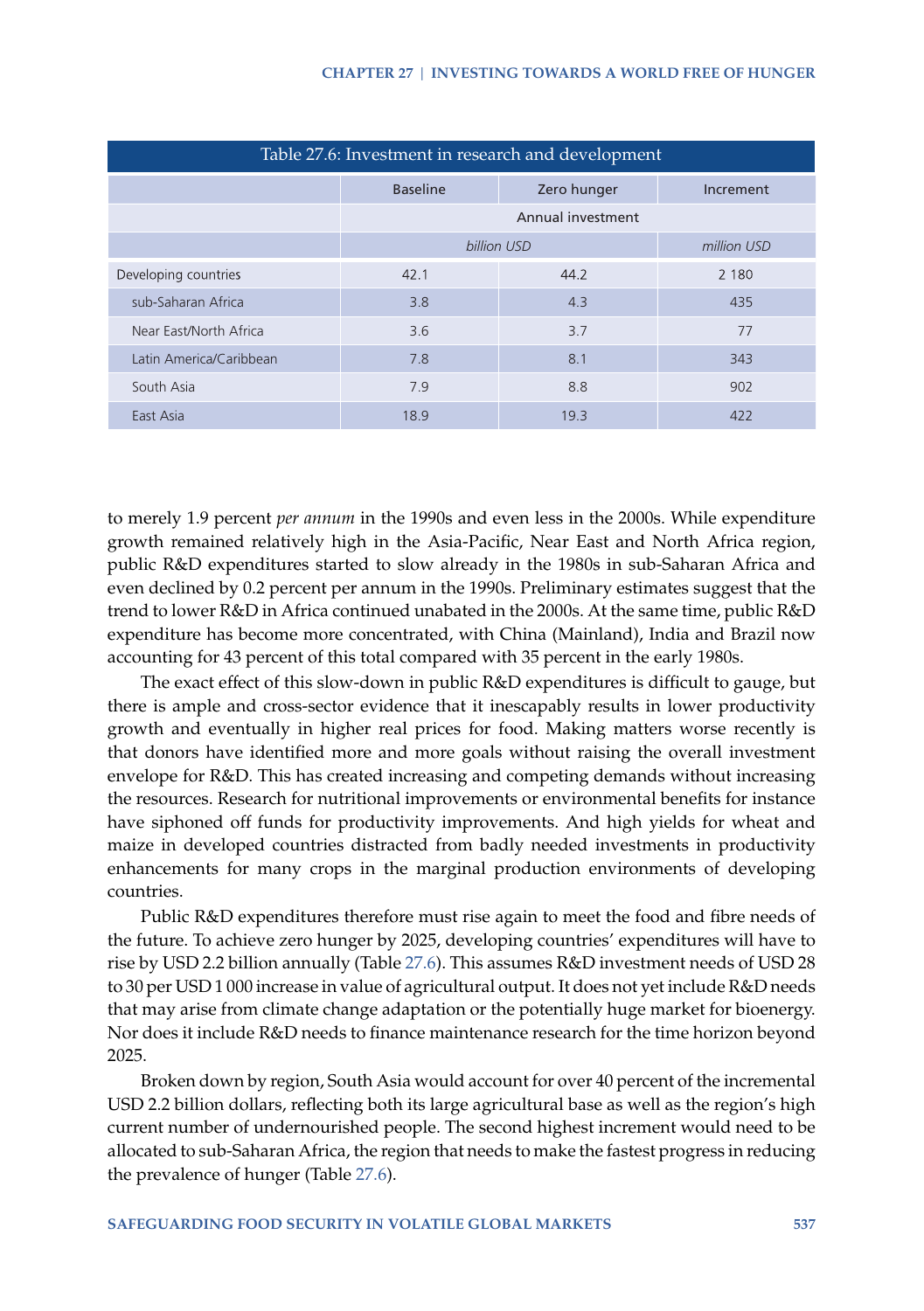Refocus R&D to the needs of the poor: Two factors are crucial for determining the kind of research needed to achieve the zero hunger goal: (i) it must be targeted to the production environments of the poor; and (ii) it must render results fast. Targeting to the poor means focusing on smallholder agriculture, subsistence and semi-subsistence farms; it implies a particular emphasis on orphan crops, marginal/fragile agro-ecological environments and on a production package that is typically characterized by low capital and high labour intensity. Table [27.7](#page-21-0) provides an overview of pro-poor research needs for a wide range of crops, differentiated by biotic and abiotic stress factors.

Re-organize R&D funding and architecture: To avoid under-funding from threatening the survival of existing R&D systems in developing countries, policy-makers must find alternative institutional mechanisms for sustained financing. While some alternative mechanisms have been tried in many countries, the full repertoire of possibilities is far from exhausted. They include joint public-private sector ventures, sale of research products, competitive funds, research foundations, farmer managed levies on production and greater involvement private sector research. Also, universities in developing countries are an underutilized resource that could greatly increase research output with small incremental funding. Research foundations present another alternative to the public sector for providing funding and/or implementing agricultural research. Because the boards of directors of these research foundations usually consist of representatives from the private sector, they often base their research priorities on market demands and therefore provide an important link between the public and private sectors. And finally, while the private sector also offers a considerable potential to boost funding and efficiency of the global agricultural research system, its actual involvement in developing countries' R&D remains fairly small. Ninetyfour percent of private sector executed agricultural research is conducted in high-income countries.

The need to deliver fast production increases also means that R&D expenditures cannot be allocated only to science & technology or basic research. The gestation periods of investment in basic research are simply too long to produce substantial results prior to 2025. Instead, the programme requires refocusing overall R&D expenditures from basic research to technology transfer and applied research (e.g. research to turn breeding lines from IARCs into new varieties at the extension and farm level). It also requires much greater expenditures on extension.

#### *Extension (US\$ 4.1 billion)*

Data on extension expenditures are notoriously difficult to come by and there is no straightforward formula that links needed extension expenditures directly to R&D expenditures or targeted production levels. Experience from individual countries suggests that every dollar spent on R&D should be matched at least by another dollar spent on extension, albeit with large regional differences.

The need to step up production fast in often marginal production environments means that R&D efforts need to be accompanied and indeed preceded by more funds for extension. Long gestation periods between committing R&D funds and practical success on the ground and the quick returns from transferring and adapting existing technologies have motivated the relatively high amounts to be spent on extension. Aggregated over all developing countries, the zero hunger scenario would require about USD 4.1 billion to be allocated to extension services (Table [27.8\)](#page-23-0). Particularly strong is the need in sub-Saharan Africa expenditures where the initial extension expenditures are particularly low and where the catch-up process would be most pronounced.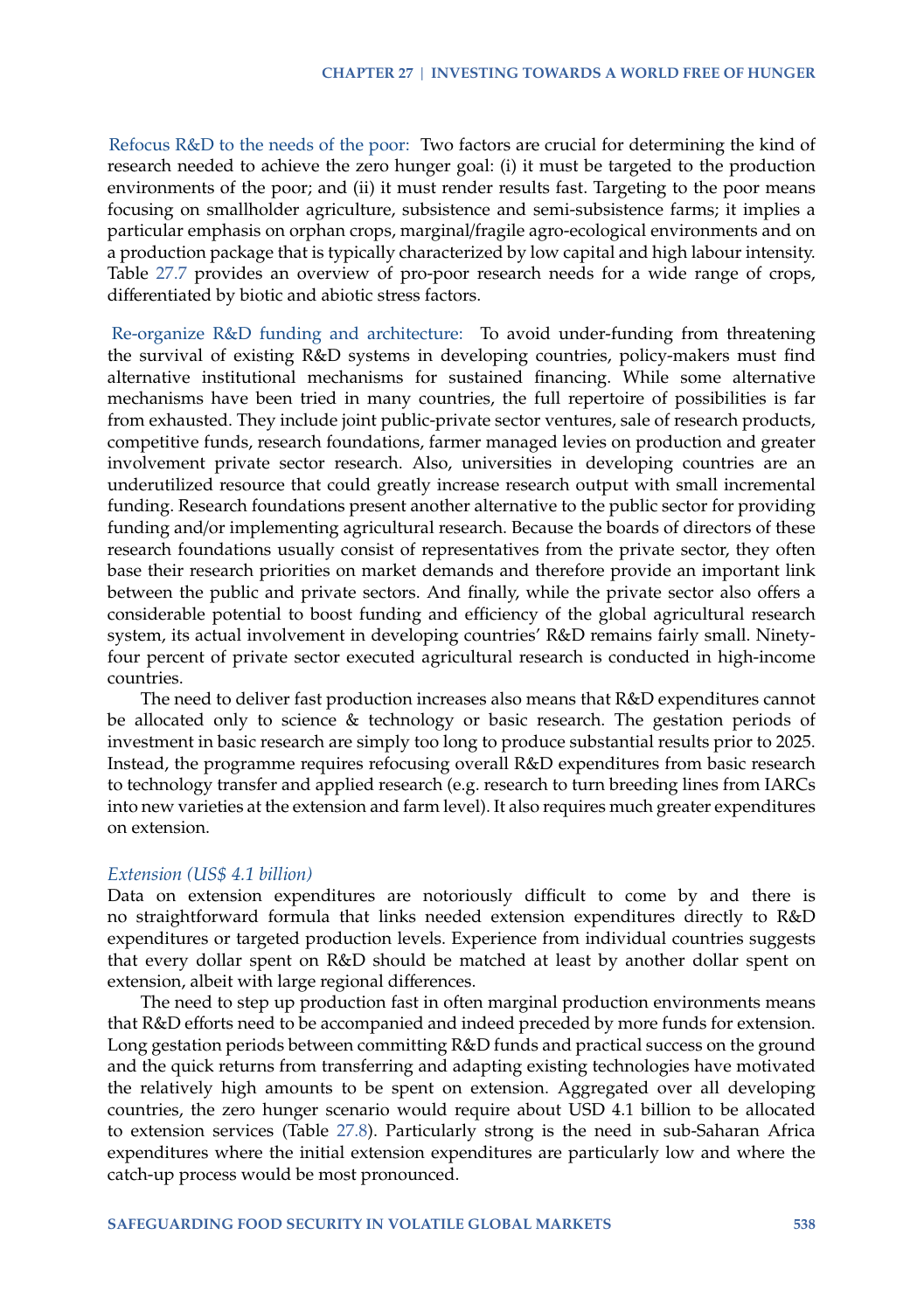<span id="page-21-0"></span>

| Table 27.7: Investment in extension |                            |             |           |  |  |  |
|-------------------------------------|----------------------------|-------------|-----------|--|--|--|
|                                     | <b>Baseline</b>            | Zero hunger | Increment |  |  |  |
|                                     | Annual investment          |             |           |  |  |  |
|                                     | billion USD<br>million USD |             |           |  |  |  |
| Developing countries                | 74.5                       | 78.7        | 4 1 3 2   |  |  |  |
| sub-Saharan Africa                  | 11.5                       | 12.8        | 1 3 0 4   |  |  |  |
| Near East/North Africa              | 7.2                        | 7.3         | 154       |  |  |  |
| Latin America/Caribbean             | 15.6                       | 16.3        | 687       |  |  |  |
| South Asia                          | 11.9                       | 13.3        | 1 3 5 4   |  |  |  |
| East Asia                           | 28.4                       | 29.0        | 633       |  |  |  |

#### *Rural infrastructure (US\$ 18.5 billion)*

One of the key deficits holding back agricultural development in many developing countries is a profound absence of basic infrastructure. Insufficient transportation systems raise costs for farm inputs and lower farmgate prices for agricultural produce. Insufficient storage exposes farmers to high losses and compromises the quality of their produce. As long as transport is difficult and expensive, electricity unavailable or unreliable and storage inadequate, a productive and profitable agricultural sector remains an elusive goal. Improvements to major infrastructure - particularly rural roads and railways, rural electrification and storage - are therefore the key way out of this impasse. Finding practical means of breaking the infrastructural bottlenecks is therefore a high priority of this programme, and explains the high overall expenditures for infrastructure of USD 18.5 billion annually (Table [27.9\)](#page-24-0).

The USD 18.5 billion comprise a whole range of different investment areas, ranging from rural roads to electrification to cold and dry storage and more. While the estimates for these investment areas will be presented individually, it should be noted from the outset that the various investment areas are highly interdependent and interlinked. Considerable synergies can be had when infrastructure measures are implemented as a comprehensive and consistent package. Investments in cold storage, for instance, require reliable and sufficient rural electrification to be viable. Likewise, investments in milling facilities must be planned with adequate dry storage, electrification and feeder roads. Roads, storage and milling together help establish a processing and transportation chain with minimal losses.

Rural roads (US\$ 8.2 billion): The fundamental importance of investing in rural roads lies in its vast potential to reduce transaction costs between farms and urban markets. Rural roads, pathways and, where appropriate, railways lower transportation costs to urban areas and allow farmers to fetch higher farmgate prices for their produce. By shortening transportation time, better rural transportation also helps improve the product quality and reduces losses. At the same time, lower transportation costs reduce prices for inputs, notably fertilizer, feedstuffs, power or pesticides and allow farmers to step up production intensity and use their resources (land, water, labour) more fully and efficiently.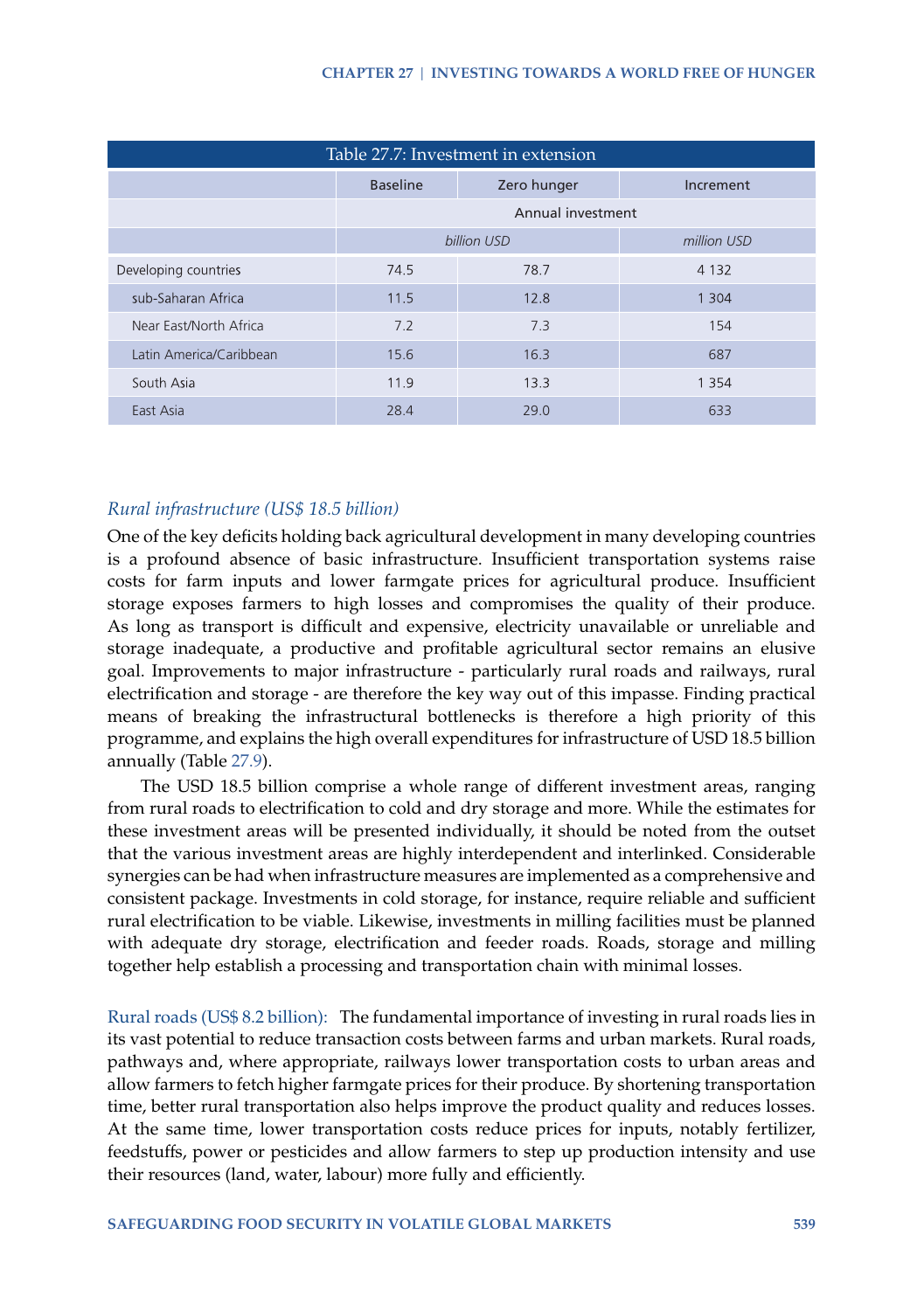<span id="page-22-0"></span>

Source: Authors.

High transaction costs matter vastly in many developing countries. For instance, it costs only USD 40 to ship a tonne of fertilizer 9 000 km from the United States of America to coastal Mombasa, while it costs another USD 120 to take it from the port to Kampala, a distance of 500 km. The same high transportation costs apply for bringing a tonne of millet, sorghum or other produce from the farm to the consumer in urban areas or the ports at the coast. The high shipping costs for inputs have the same effect as a high import tariff, i.e. a tariff on fertilizer, feedstuffs, seeds, or diesel. These high transaction costs make inputs expensive for farmers and help explain the very low fertilizer and plant protection applications levels and ultimately very low yields in sub-Saharan Africa. On the output side, high transaction costs work like an export tax, squeezing profit margins for farmers and lowering the competitiveness relative to foreign farmers.

Expensive inputs, high shipment costs and high losses from farms to markets have undoubtedly lowered the competitiveness of domestic agriculture in many developing countries. At the same time, foreign suppliers have benefited from subsidies in the exporting markets and a transformation of the retail sector in the importing countries that resulted in a growing prevalence of higher foreign standards. These factors contributed to the growing trade deficit of many developing countries. The least developed countries (LDCs), i.e. the 50 poorest developing countries, have been hardest hit; their net imports of food and agricultural products have soared over the past 20 years (Figure [27.4\)](#page-22-0) to a level of nearly USD 14 billion by 2007.

Investment in infrastructure pays off handsomely: Not all developing countries have neglected their rural infrastructure, and those who invested have reaped considerable rewards. Particularly countries in East Asia have invested substantially in rural roads and transportation facilities. China (Mainland), for instance, has increased investments in rural roads from RMB 35.8 billion to RMB 124.2 billion from 2001 to 2004. In parallel, new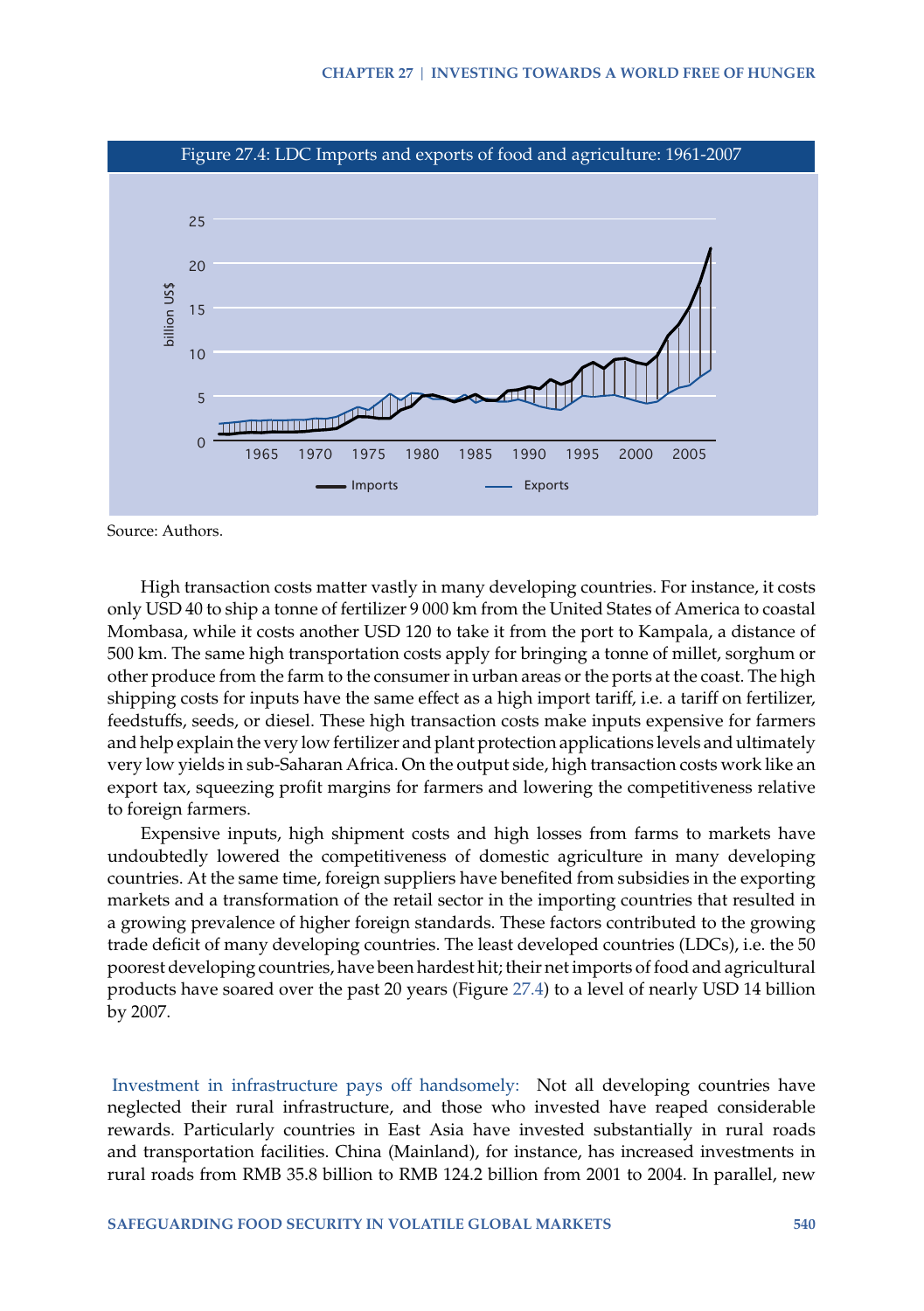<span id="page-23-0"></span>

| Table 27.8: Investment in rural roads |                            |             |           |  |  |  |
|---------------------------------------|----------------------------|-------------|-----------|--|--|--|
|                                       | <b>Baseline</b>            | Zero hunger | Increment |  |  |  |
|                                       | Annual investment          |             |           |  |  |  |
|                                       | billion USD<br>million USD |             |           |  |  |  |
| Developing countries                  | 24.3                       | 32.5        | 8 1 9 4   |  |  |  |
| sub-Saharan Africa                    | 2.8                        | 5.2         | 2 4 0 9   |  |  |  |
| Near East/North Africa                | 3.5                        | 3.8         | 244       |  |  |  |
| Latin America/Caribbean               | 6.1                        | 8.0         | 1808      |  |  |  |
| South Asia                            | 7.1                        | 9.8         | 2 7 1 0   |  |  |  |
| East Asia                             | 4.7                        | 5.8         | 1 0 2 2   |  |  |  |

Source: Authors.

bridges, pathways and rural water supplies were built and by 2006, 62 percent of villages were connected to their towns by paved roads. At the same time, investments in rural water supplies helped improve access to clean drinking water. Between 2001 and 2004 alone, the share of villages with access to tap water rose by 15 percent. More recently, the stimulus package to counter the effects of the global financial crisis has supported further improvements in rural infrastructure, improving links both within rural areas and the connections to Mainland China's growing urban consumer base. Despite its scarce land and water resources and rapidly growing urban food market with its shift in consumption patterns, Mainland China's farmers have managed to feed the country with stapes largely from its domestic agricultural base.

The additional investment in roads to reach zero hunger have been estimated at nearly USD 8.2 billion annually (Table [27.8\)](#page-23-0). These investments will help raise agricultural efficiency and provide the necessary infrastructure to ship more inputs to farms and more produce to the final consumer. A better rural road network will also raise farmgate prices, lower losses and improve quality. Moreover, it will create jobs and incomes in rural areas for the construction and maintenance of roads and thus contribute to rural higher incomes overall.

A breakdown of the total incremental needs of USD 8.2 billion by region shows that South Asia will absorb the largest share of the total with more than USD 2.7 billion incremental investments. This reflects both the region's large agricultural base but also its significant needs to catch up to more adequate levels of road infrastructure. Relative to the baseline levels, the largest increments are needed for sub-Saharan Africa where infrastructure investments would have to rise by the factor of 1.9 to USD 5.2 billion annually (Table [27.8\)](#page-23-0) relative to the baseline levels. In large measure this is owed to its poor current infrastructure endowment and underscores the particularly high need to raise agricultural productivity to reach the zero hunger goal in that region.

Rural electrification (US\$ 4.1 billion): Not only rural roads but also rural electricity grids are unavailable and unreliable in many hunger-stricken countries. For instance, only 5 percent of Africa's rural population has access to electricity, while the rest depends on traditional fuels such as wood and manure for cooking, heating and light. In South Asia electricity consumption per person is the lowest of all regions. An inefficient power grid and obsolete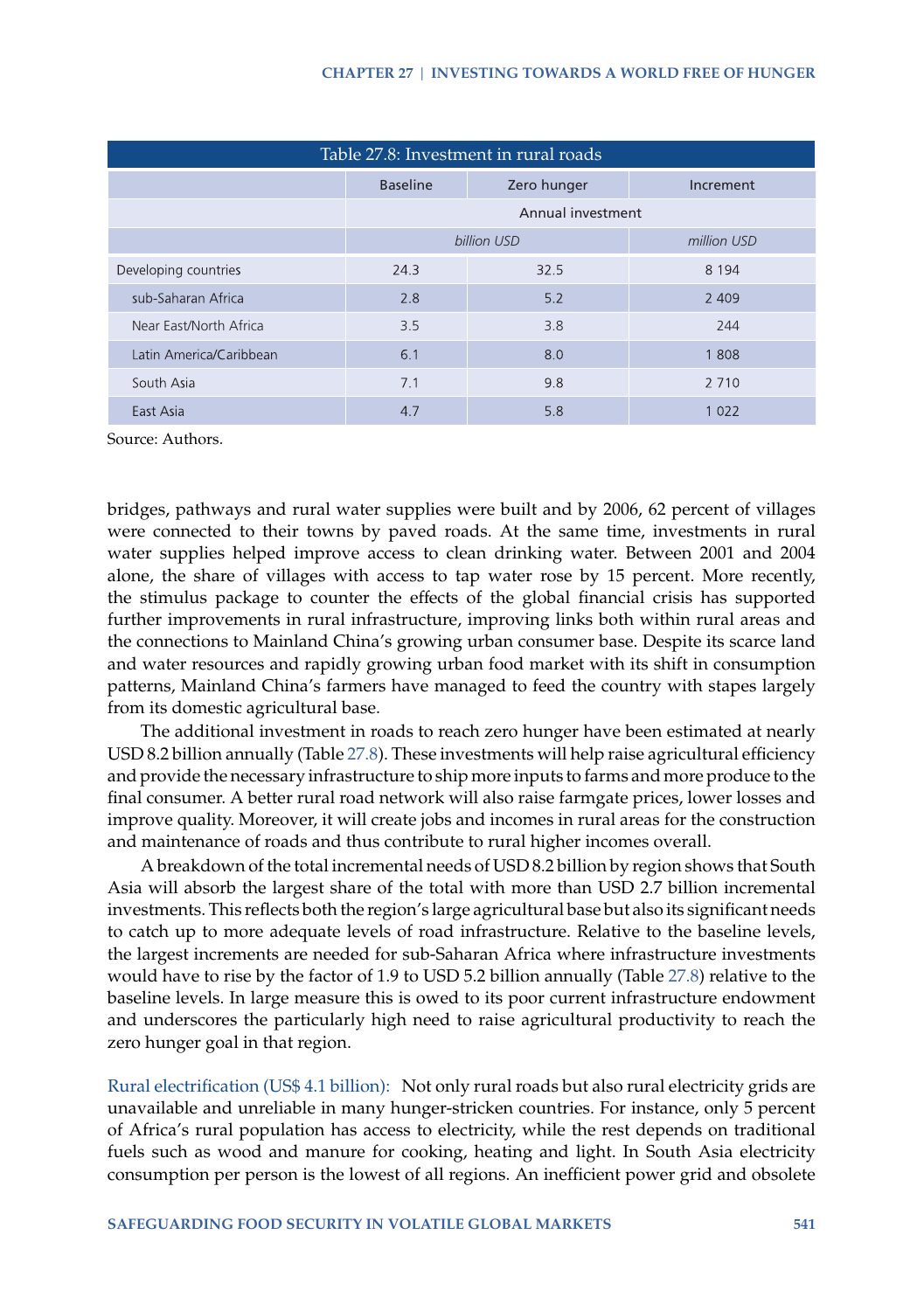<span id="page-24-0"></span>

| Table 27.9: Investment in storage, marketing and processing |                   |             |           |  |  |  |
|-------------------------------------------------------------|-------------------|-------------|-----------|--|--|--|
|                                                             | Annual investment |             |           |  |  |  |
| Region                                                      | <b>Baseline</b>   | Zero hunger | Increment |  |  |  |
|                                                             | billion USD       | million USD |           |  |  |  |
| Developing countries                                        | 104.7             | 110.4       | 5 681     |  |  |  |
| sub-Saharan Africa                                          | 10.2              | 11.5        | 1 2 8 2   |  |  |  |
| Near East/North Africa                                      | 10.8              | 11.0        | 239       |  |  |  |
| Latin America/Caribbean                                     | 22.4              | 22.9        | 487       |  |  |  |
| South Asia                                                  | 24.8              | 27.5        | 2 7 2 4   |  |  |  |
| East Asia                                                   | 36.6              | 37.5        | 948       |  |  |  |

equipment result in power losses that are 30 percent higher than in developed economies. Although empirical data for separate estimates for rural and urban infrastructure are hard to find, evidence based on household surveys points to a clear "infrastructural disadvantage" of rural areas relative to urban ones. It also points to a particular disadvantage of African and South Asian households as compared with those in other regions.

Upgrading and expanding rural electrification necessary to support the expansion of irrigation, processing and storage facilities in rural areas was estimated to amount to USD 4.1 billion annually. Sub-Saharan Africa and South Asia would have the largest investment needs, absorbing USD 1.2 and USD 1.4 billion per year respectively for investments in rural electrification.

#### *Storage, marketing and processing (US\$ 5.7 billion)*

FAO estimates suggest that post-harvest losses alone account for 25-40 percent of total agricultural production in developing countries. Losses can even be higher for individual countries and individual crops particularly when bumper harvests yield output well in excess of the limited storage capacities. Building or improving storage facilities to reduce these massive losses is therefore an important element of this programme.

While reducing high losses is an important achievement in its own right, the benefits of better storage exceeds the mere reduction of production losses. Reducing losses ultimately means reducing pressure to raise output, and thus means fewer inputs such as fertilizer, seeds, power, or pesticides. It also means reduced pressure on natural resources, with less need to farm marginal land, forests, swampland and other precious habitats or to tap into scarce water resources. Better storage also provides a buffer for production shortfalls and thus helps reduce swings in market prices for farmers and consumers. And finally, adequate storage maintains the quality of farm produce, helps enhance food safety and thus allows farmers to fetch a higher price. These extra benefits can be further augmented if more and better storage is matched by investments in processing facilities and marketing chains. The integration of storage, processing and marketing activities is at the heart of the idea to buildup value chains and the efforts to allow farmers to reap a larger part of the final consumer expenditures. These expenditures can reach, depending on product and country, multiples of the amounts received by farmers for the primary product.

For developing countries as a whole, the necessary investments into better storage, processing and marketing have been pegged at annual amounts of USD 5.7 billion (Table [27.9\)](#page-24-0).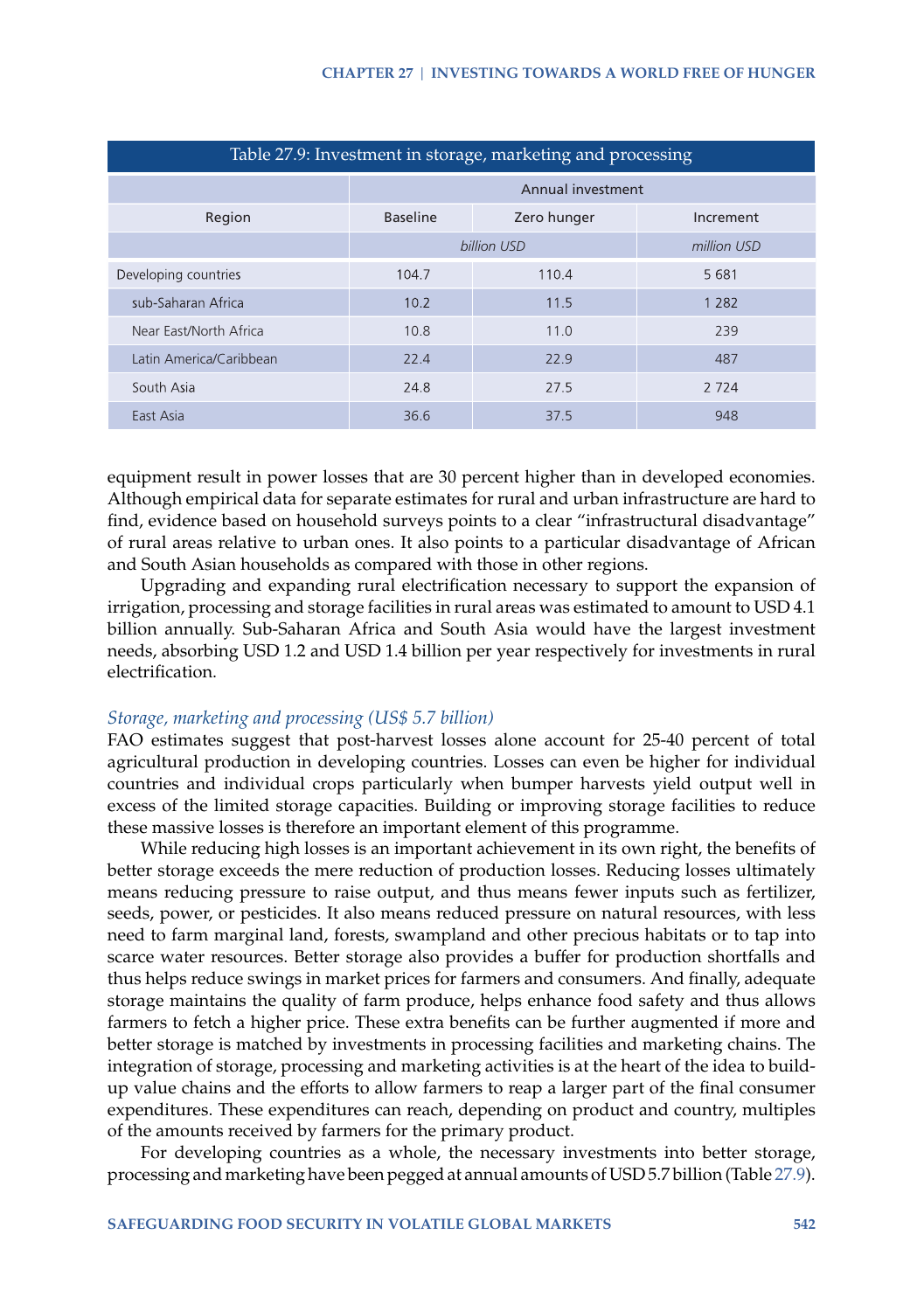Even a cursory inspection of the allocations in Table [27.9](#page-24-0) reveals pronounced regional differences with the lion's share of the incremental needs allocated to South Asia and sub-Saharan Africa. This is not an unfamiliar pattern and reflects, in essence, the particular efforts needed to reduce hunger and the inadequacy of current storage and processing facilities in these two regions.

#### *Development and conservation of natural resources (US\$ 9.4 billion)*

Food production, more than any other form of economic activity, relies on productive natural resources. The resource base for food production is nearly all-embracing, including cropland and pastures, forests and plantations, oceans and fresh water, as well as plant and animal genetic resources. The need to raise food production means that these resources must be used more intensively in the future and thus poses an increased risk for their degradation or complete destruction. Wind and water erosion can degrade fertile land, excessive irrigation depletes aquifers, ill-designed drainage systems result in water-logging and mono-cropping reduces soil fertility and ultimately destroys the genetic resistance against pests and diseases. Appropriate technologies, skilled labour, infrastructure and institutions in turn enhance their productivity and ensure that they can be used sustainably. This requires investments in sustainable production methods, efforts to preserve genetic resources and biodiversity and in skills and training to manage the resource base in a sustainable manner.

The annual incremental investments to develop and conserve natural resources have been estimated to amount to USD 9.4 billion of which USD 3.6 billion per year is needed for the extension and improvement of irrigation systems beyond the farm boundary (e.g. dams, canals) and the implementation of programmes that foster farmers' adoption of soil and water conservation practices. USD 600 million per year would be needed to conserve and use plant genetic resources. This would support international and national activities necessary to conserve, evaluate, make available and enhance the use of plant genetic resources, providing the basis for yield increases through crop breeding and better on-farm management of genetic resources.

The conservation of farm animal genetic resources, together with genetic improvement schemes for increased animal productivity through higher reproductive rates and better production per animal would require additional investments of USD 460 million per year.

Ensuring the sustainable use of the world's fisheries, while increasing production will require investments of an additional USD 2.4 billion per year in fisheries monitoring and protection and for the creation of alternative livelihood sources for fishermen and in aquaculture. As most wild fish stocks are fully exploited, about 70 percent of these investments will be used to conserve aquatic ecosystems and manage associated capture fisheries. Additional fish demand will be met mainly from aquaculture, in which relatively modest public investment will trigger large private investment commitments.

Incremental public sector investment needed to use forests in a sustainable manner is estimated conservatively at USD 2.4 billion per year. This would be used to protect forests from unauthorized or unplanned conversion, manage wild food sources in forests, develop alternative livelihood opportunities for food-insecure forest-dependent populations and minimize and offset the negative consequences of converting forest to agricultural land.

#### *Building and expanding rural institutions (US\$ 5.6 billion)*

Institutions make investments work. Building and expanding support for institutions is needed in many areas, particularly for ensuring a functioning rural finance system,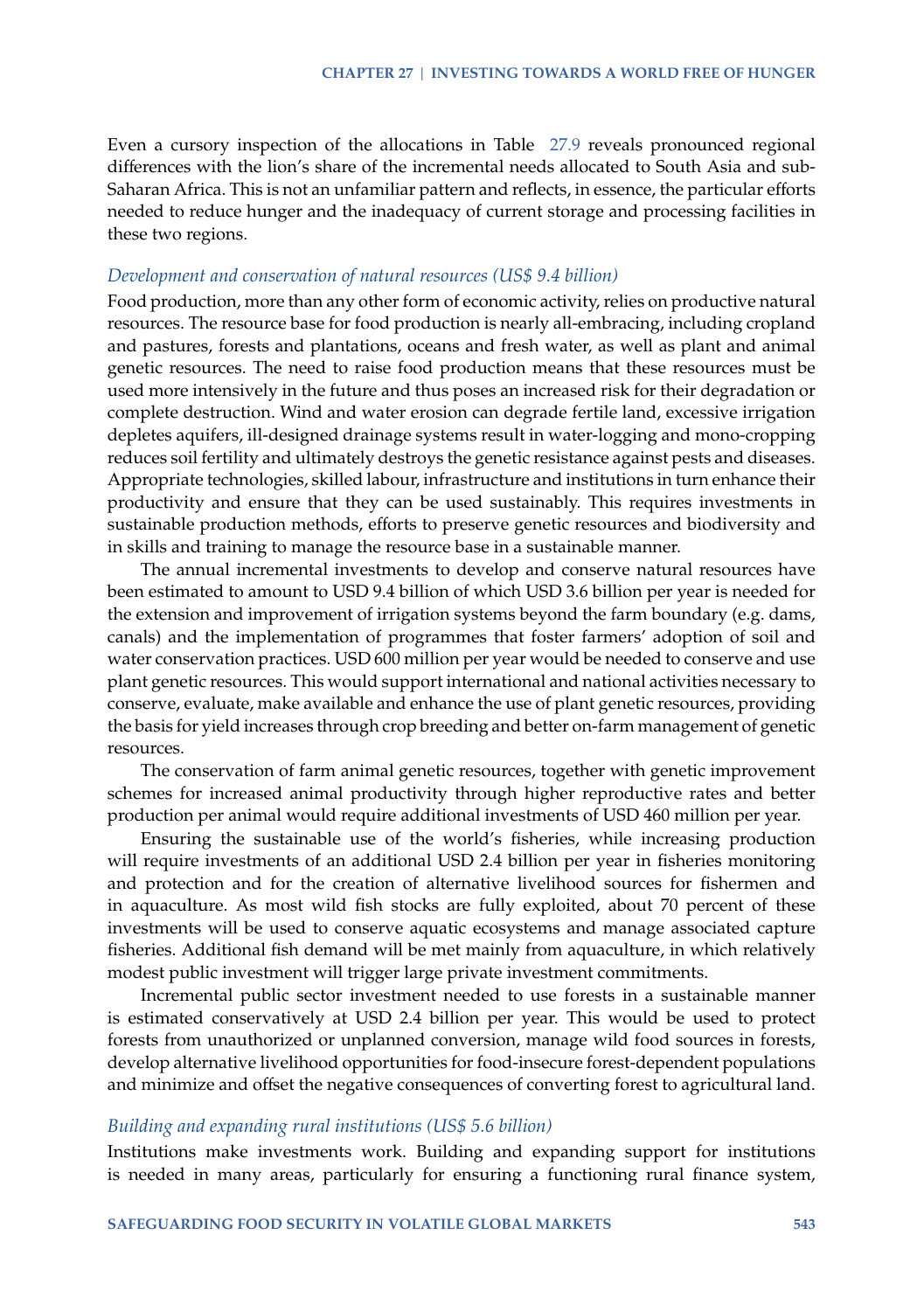effective research and extension systems, guaranteeing land titles and tenure security or promoting rural mechanization. These demands have rapidly grown over the past decades while institutional capacities have stagnated. Many inefficient public institutions have been destroyed in the course of structural adjustment programmes but have never been replaced by more efficient ones, neither public nor private. This has left a huge institutional void in many developing countries, particularly in sub-Saharan Africa, and explains the significant requirements for a better institutional environment. Overall, the needs have been estimated to add up to a total of USD 3.6 billion annually.

Institutions are also at the heart of creating new and strengthening existing absorptive capacity for investments. Provided that an appropriate legal and regulatory framework is in place, the institutions ensure that investments are allocated efficiently. For instance, new research and development funds can only be allocated efficiently if an institutional infrastructure exists that helps transfer new technologies and know-how from research centres to experimental stations to the farm. And, to ensure that the newly-generated benefits can be shared by the poor, improved and expanded extension services are inevitable. Likewise, enhanced mechanization requires institutions that provide quality assurance, consumer (farmer) safety and vocational training for farmers and operators to be fully effective. Institutions are also critical for establishing formal property rights or for creating legal titles to land and other assets, which is, in turn, a necessary precondition to establish collaterals for much-needed loans. Indeed, most important in the context of this investment programme is that a functioning rural finance infrastructure ensures that the proposed capital flows can be channelled efficiently and without major "losses" to the final investment destination.

Rural finance (US\$3.6 billion) The lion's share of the overall funds required for building or rebuilding institutions will be absorbed by the creation and deepening of the rural finance infrastructure necessary to channel the proposed funds into rural areas. In many countries, particularly in sub-Saharan Africa, there is a need to build a functioning rural finance system from scratch.

The first challenge for the rural finance infrastructure will be channelling the additional USD 42 billion for rural and agricultural development efficiently into rural areas; if implemented successfully, these public funds are expected to crowd-in private investments that could reach three or four times the volume of the initial public investments. In addition, there is the need to establish or strengthen appropriate fiduciary systems that ensure that proposed investment flows are reaching their stated destinations, and that their performance can be monitored, controlled and audited. The costs for building up the rural finance infrastructure and the related fiduciary systems are difficult to gauge and the underlying calculations are based on rough rules of thumb rather than precise parameters. What is more, the extent and efficiency of the existing finance infrastructure varies widely from country to country, ranging from extensive coverage in many Asian economies to a virtual absence in many sub-Saharan African countries. Assuming additional overall annual public investments of USD 42 billion and incremental costs between 5 percent (East Asia) and 20 percent (sub-Saharan Africa) of the investment flows to establish a new or expand an existing rural finance infrastructure, the creation and operation of the rural finance sector needed for this programme would amount to USD 3.6 billion annually.

The high additional investment costs are also a reflection of the particular challenges facing developing countries' rural finance systems in general. These include high transaction costs associated with dispersed populations and the seasonality of household income flows,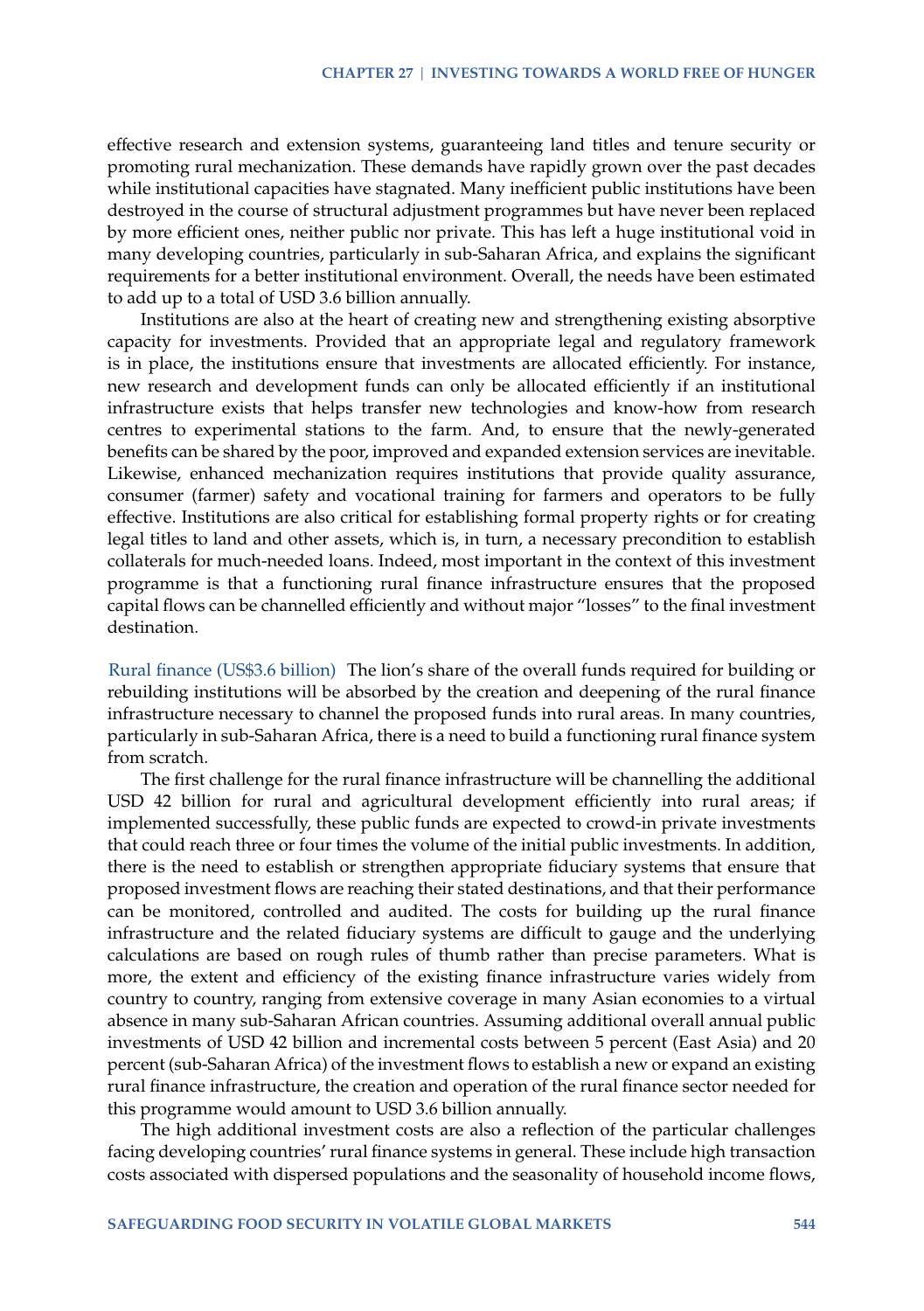which typically peak at harvest time but fall away at other times, making credit repayment which is not tied to seasonality factors a challenge for poor households. Other problems include a lack of collateral owing to a widespread absence of clearly defined property rights as well as insufficient or completely missing cadastre and land title systems. Even where land titles exist, they are seldom transferable and so cannot (or not easily) be used as collateral. The situation is particularly serious in much of sub-Saharan Africa where a combination of high production risk, scarce borrower information, cumbersome legal procedures and high transaction costs means that many financial service providers are reluctant to serve poor farmers and business people, leaving the market open to informal institutions and operators like traders and processors who may well be less scrupulous and supportive in the way they operate.

This context provided the rationale for the state subsidized and targeted agricultural finance schemes that flourished in the 1970s and 1980s but which, with a few exceptions, turned out to be rather ineffective and inefficient. By contrast, microfinance programmes (credit, savings and, to a lesser extent, micro-insurance and leasing services) have been more successful; they have proven effective in creating access to small loans and helping reduce poverty in rural areas. Given the typically small size of loans and the short repayment periods, microfinance schemes have been particularly important and successful in financing working capital and items with short depreciation periods (while they are less important for financing long-term investments). Investments in capital goods of longer life spans and larger amounts require a broader range of different rural and agricultural finance institutions, including rural credit unions, specialized development banks or rural finance co-operatives.

Institutions for tenure security and secure land titles (US\$ 0.8 billion) The rationale for investing in land title and land tenure institutions is twofold: first, there is considerable catch-up potential for improvements seeing as insecure land tenure is pervasive in most developing countries; and second, systems that ensure formal ownership titles are often missing.

At the same time, the benefits possible from improved tenure security and formal ownership rights are manifold: (i) ownership rights and tenure security are the basis to use land as collateral for investments and thus allow farmers and tenants to gain access to formal credit markets; (ii) secure tenure and ownership is also a necessary precondition for the adoption of sustainable farming practices, for long-term investments in land conservation and erosion control; (iii) secure titles and tenure help farmers reduce the amount of resources needed to defend the access to land (empirical evidence suggests that this is a particularly beneficial for smallholders, who can save considerable amounts of resources and spend more time in local labour markets thus significantly improve their non-farm incomes); and (iv) secure land titles lower transaction costs or, in any case, make transactions possible at all (this allows smallholders who decide to leave their farm to sell the land or receive compensation in the case of expropriation; likewise, secure tenure rights allow them to return to their plots and enable them to seek temporary jobs in urban areas). These benefits suggest that institutional investments in secure land and tenure rights are a necessary precondition for the considerable investments proposed in land conservation and the protection of natural resources.

The overall investment requirements to establish new and enhance existing land title and land tenure systems have been estimated at USD 0.8 billion annually. In principle, these investments comprise two components: first, establishing land registers, cadastre systems and enacting the legal code that allows to establish and enforce property rights; and second,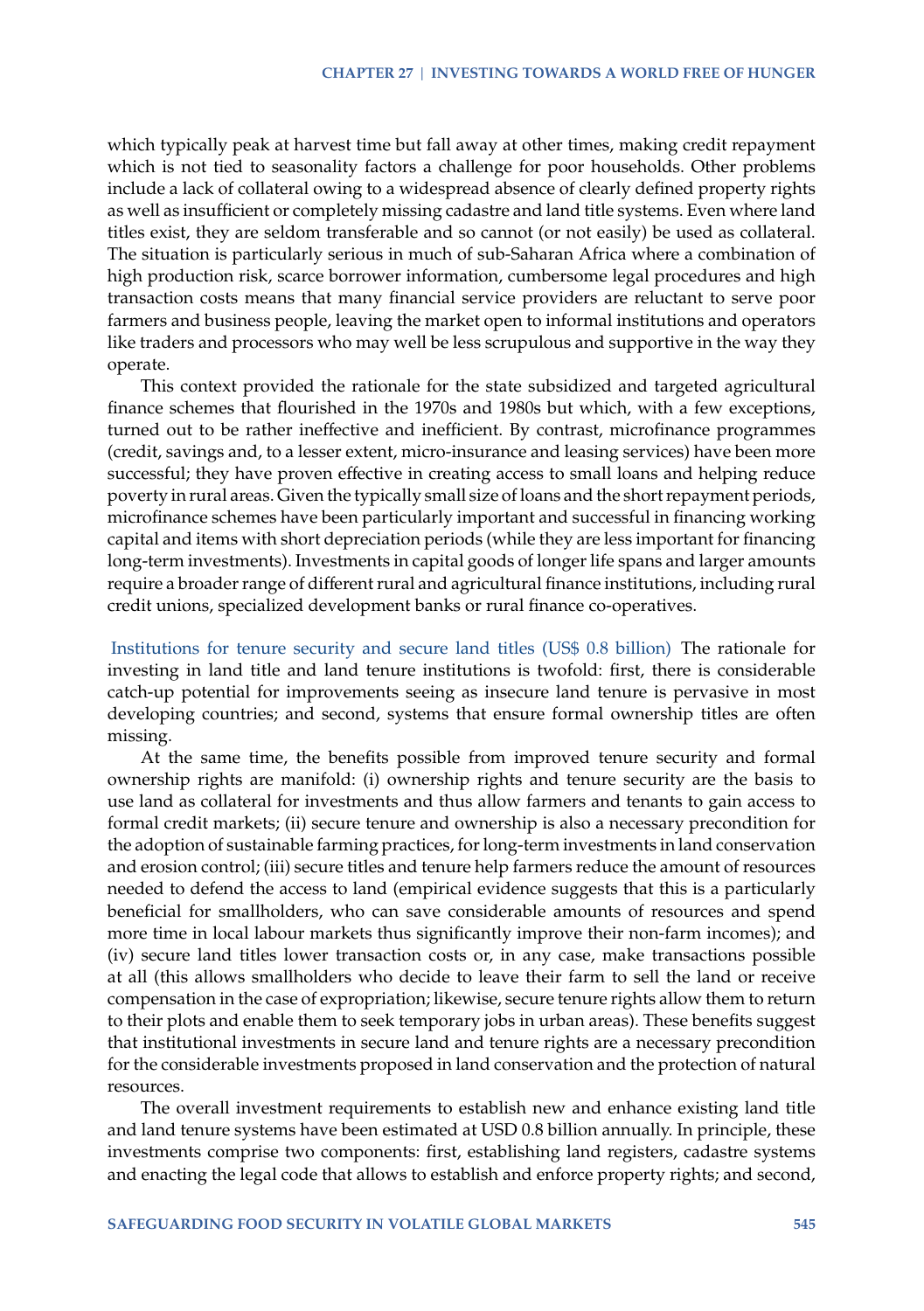creating the relevant institutions as such, ensuring that they have universal outreach to cover remote areas and establishing the legal framework needed to enforce property and tenure rights and to interpret these rights so that possible conflicts are avoided from the outset.

Institutional needs to promote rural mechanization (US\$ 1.2 billion): The baseline investment projections to 2030/2050 suggest that mechanization will be the single most capital-intensive investment area, absorbing one third of all capital needs of primary agriculture over the next four decades. These investments include a whole range of different items, notably tools, tractors, implements, combines and many other forms of farm equipment and machinery. Clearly, much of the capital needs for mechanization will have to come from private sources. Farmers themselves must decide on the extent, type and timing of such investments on the basis of the promised returns. On the face of it, a role of the public sector is therefore hard to discern. In fact, subsidies for mechanization could even lead to overinvestment and ultimately to a misallocation of private and public capital.

There are, however, factors that can result in a marked underinvestment in mechanization or unduly stifle the profitability of private investments particularly for smallholders. For a small farmer, purchasing a tractor or even a simple tool or implement is often a highly capitalintensive exercise and individual holdings are generally too small to provide the scale that would be required to reduce fixed costs for a profitable investment proposition. Even where such investments are profitable, the liquidity requirements for these big capital items can be too demanding to make the investments viable in practice. To overcome these constraints, the zero hunger scenario assumes public support of about USD 1.2 billion in two distinct areas:

#### *Building and re-building institutions for mechanization*

The crucial importance of rural financing institutions has been discussed. The important elements include a range of measures such as cadastre systems, clearly defined land and property rights and the operation of rural finance institutions as such. It should suffice here to underline that they are particularly important for capital-intensive investments such as mechanization and that public expenditures to establish these institutions have already been accounted for.

Not accounted for but also important are the benefits that can be provided by mechanization-specific institutions. For individual countries, they include the organization and operation of tractor-hire and tool-hire schemes, schemes to promote group ownership, machinery-hire services and start-up assistance for private service providers. A growing mechanization of agricultural production will ultimately also require growing expenditures for vocational training, farmer field schools, training courses for farmers and operators of equipment. On a regional basis, important benefits will come from regional testing centre and rural mechanization lead clusters (RMLC). RMLCs have played and important role in the mechanization of Asia's agriculture, particularly in providing quality assurance to farmers, importers and distributors of equipment, client (farmer) safety and protection as well as market intelligence and transparency. The provision of such services and schemes will also be important for successful mechanization in other regions, particularly in sub-Saharan Africa. The zero hunger scenario assumes that requirements to establish and run these mechanization institutions will amount to about 8 percent of the overall capital needs for mechanization. This share should suffice to establish and run both national and regional mechanization schemes and institutions.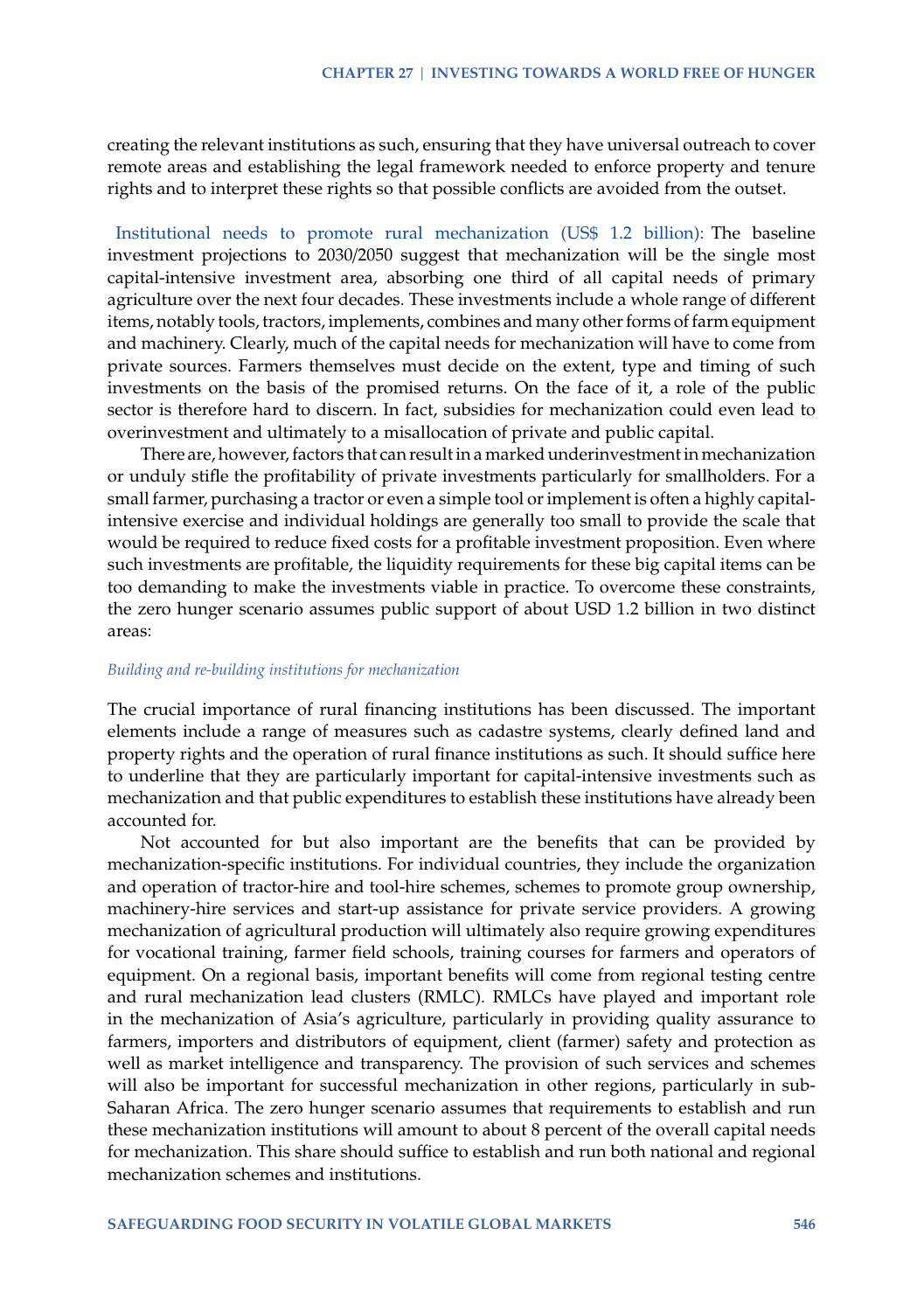<span id="page-29-0"></span>

| Table 27.10: Pro-poor R&D priorities in plant breeding |                                                                                                                                                                                                                    |                                                                                                                                      |                                                                                                                |                                         |  |  |  |
|--------------------------------------------------------|--------------------------------------------------------------------------------------------------------------------------------------------------------------------------------------------------------------------|--------------------------------------------------------------------------------------------------------------------------------------|----------------------------------------------------------------------------------------------------------------|-----------------------------------------|--|--|--|
| Crop                                                   |                                                                                                                                                                                                                    | <b>Biotic stress factors</b>                                                                                                         | Abiotic stress factors                                                                                         |                                         |  |  |  |
| Wheat                                                  | Disease: Leaf and stripe<br>rusts; Fusarium head<br>blight, powdery mildew<br>and Weed competition                                                                                                                 | insects: Hessian fly and<br>weevils                                                                                                  | Heat                                                                                                           | Drought                                 |  |  |  |
| Maize                                                  | Weed competition                                                                                                                                                                                                   | Insects: stem borers,<br>including storage grain<br>insects                                                                          | Low soil fertility                                                                                             | Drought                                 |  |  |  |
| Cassava                                                | Disease: (Cassava mosaic<br>virus, Cassava brown strike<br>diseases, Cassava bacterial<br>blight) and insects (Mealy<br>bug, Mites and Trips)                                                                      | Weed competition                                                                                                                     | Low soil fertility                                                                                             | Drought                                 |  |  |  |
| Rice                                                   | Disease: (Leaf blast, bacte-<br>rial Leaf blight, Sheath<br>blight, Bacterial leaf streak)<br>and virus (rice tungro and<br>Rice Yellow Mottle Virus)                                                              | Insects: Brown plant<br>hopper, Stem borers, Gall<br>midge                                                                           | Drought, Heat and cold                                                                                         | Flood, Alkali<br>and salt<br>injuries   |  |  |  |
| Sorghum                                                | Disease: anthracnose,<br>grain moulds, leaf blight,<br>rust, ergot, head smut,<br>loose kernel smut, covered<br>kernel smut, downy mil-<br>dew, charcoal rot, maize<br>stripe virus, maize mosaic<br>virus, striga | Insects: sorghum shoot<br>fly, spotted stem borer,<br>sorghum midge, ear head<br>bug, green bug, sorghum<br>mites.                   | Drought, low<br>temperature, high tem-<br>perature, salinity, acidity,<br>water logging, low soil<br>fertility |                                         |  |  |  |
| Pearl<br>millet                                        | Disease: downy mildew,<br>ergot, smut, blast, rust,<br>striga                                                                                                                                                      | Insects: white grubs, shoot<br>fly, stem borer, head minor,<br>Helicoverpa, blister beetles                                          | Drought, high<br>temperature, salinity                                                                         | water<br>logging, low<br>soil fertility |  |  |  |
| Pigeon<br>peas                                         | Disease: wilt, sterility mo-<br>saic disease, phytophthora<br>blight, alternaria blight,<br>collar rot, dry root rot, cyst<br>nematode                                                                             | Insects : Helicoverpa,<br>pod fly, pod wasp, blister<br>beetles, Maruca, pod bug,<br>Lima bean pod borer,<br>flower thrips, bruchids | Drought, soil acidity,<br>salinity, water logging                                                              |                                         |  |  |  |
| Chickpea                                               | Disease: Ascochyta<br>blight, sclerotium stem rot,<br>botrytis gray mold, fusari-<br>um wilt, dry root rot, collar<br>rot, stunt, nematodes                                                                        | Insects : Helicoverpa pod<br>borer, leaf miner, aphids,<br>bruchids                                                                  | Drought, low<br>temperature, high<br>temperature, salinity                                                     | Fe deficiency                           |  |  |  |
| Ground-<br>nut                                         | Disease: early leaf spot,<br>late leaf spot, rust, bacte-<br>rial wilt, bud necrosis,<br>nematodes,<br>(A. flavous colonization,<br>aflatoxin contamination-<br>more of quality aspect)                            | Insects: white grubs,<br>Spodoptera, red hairy cat-<br>erpillar, Helicoverpa mites,<br>jassids, aphids, thrips, leaf<br>miner        | Drought, salinity                                                                                              | Fe and Zinc<br>deficiency               |  |  |  |
| <b>Barley</b>                                          | Disease: Net blotch, Pow-<br>dery mildew, yellow and<br>stem rust, Barley yellow<br>dwarf virus (BYDV), Scald                                                                                                      | Quality (malting and<br>animal feed)                                                                                                 | <b>Drought</b>                                                                                                 | Heat and cold                           |  |  |  |
| Potato                                                 | Disease: Late blight P.<br>infestans<br>Virus(es) PVY, PLRV<br>Bacterial wilt R. solan-<br>acearum                                                                                                                 | Insects: Leaf miner fly<br>Colorado potato beetle<br>Potato tuber moth, cyst<br>nematodes                                            | Heat/salinity                                                                                                  | Drought; frost                          |  |  |  |
| Sweet<br>potatoes                                      | Disease:<br>Sweetpotato virus disease<br>complex (SPVD), Sweet<br>potato feathery mottle<br>potyvirus (SPFMV) and<br>sweet potato chlorotic<br>stunt crinivirus (SPCSV)                                            | Insects: specie of weevil,<br>Cylus spp.                                                                                             | <b>Drought</b>                                                                                                 | Salinity                                |  |  |  |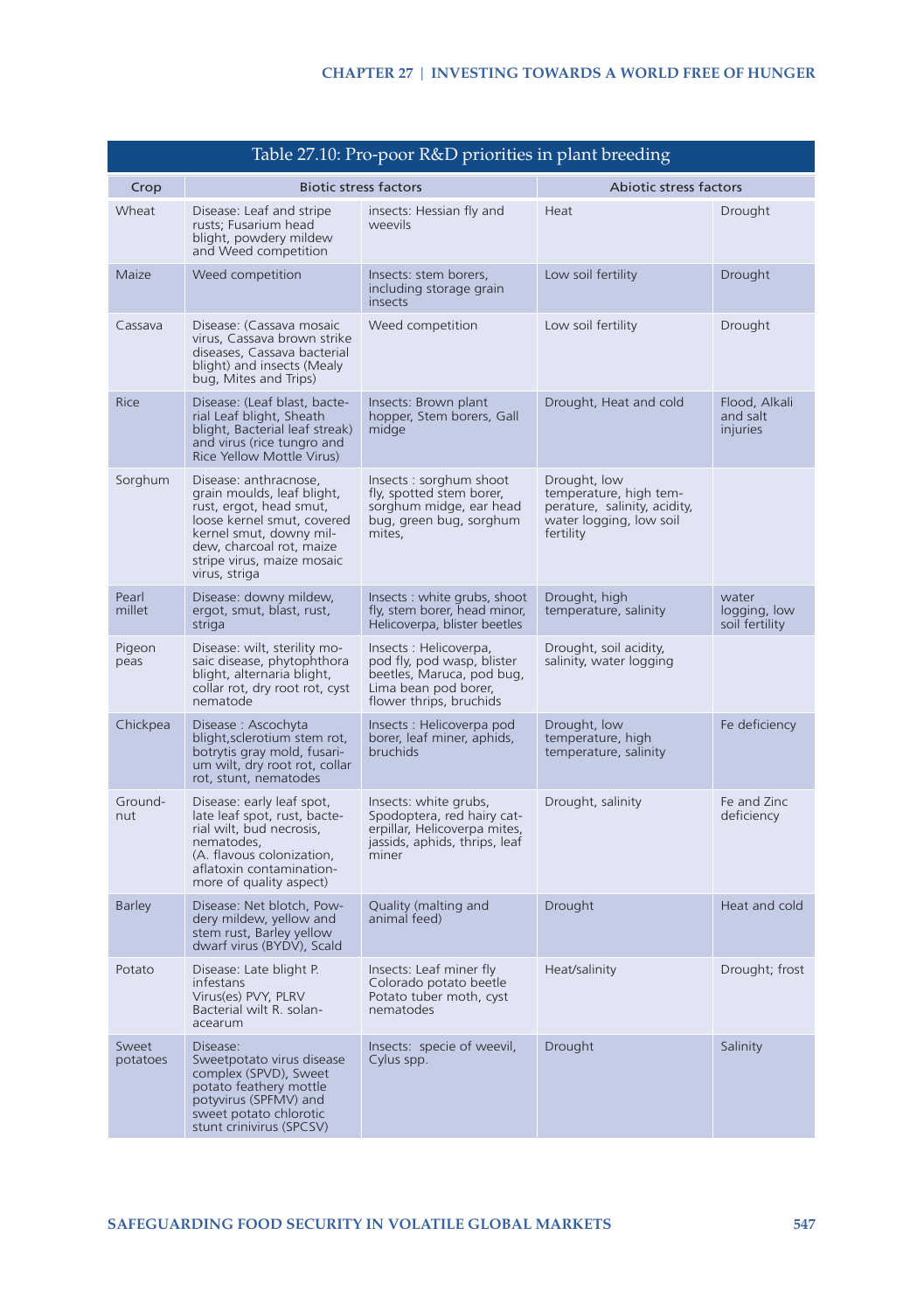#### *Limited and time-bound incentives for a sustainable mechanization of small farms*

In addition to building the institutional basis for an efficient mechanization, smallholders can vastly benefit from support for an initial mechanization step. These payments should be time-bound and limited in amount and may be made contingent upon the purchase of equipment that ensures the adoption of good, i.e. sustainable farming practices and thus help create an implicit environmental service. Such implicit payments for environmental services (PES) could promote practices such as conservation farming and no-till systems instead of ploughing and traditional tillage, they would favour row-planting over broadcasting seeding practices, or support permanent control traffic farming and other techniques that help to enhance the sustainability of agricultural production and reduce the carbon footprint of agricultural production. The environmental benefits of no-till farming are immediately evident on fragile erosion-prone soils particularly in tropical regions. Equally obvious are the private benefits of a shift to sustainable farming practices for individual farmers. A shift from ploughing to no-till agriculture alone reduces the on-farm power needs between 50-70 percent; these benefits would also allow to limit the payments to an initial stage and to phase them out over time.

## **Conclusions**

Hunger is above all a manifestation of poverty. Around 75 percent of the poor live in rural areas and many depend on agriculture for their livelihoods. They eke out a living on farms of often less than two hectares, work as small entrepreneurs or earn meagre wages in the agriculture-related processing, storage, seed or feedstuffs sectors. They are poor because they rely on too few and too unproductive assets. A profound and prolonged lack of investment in agriculture has restrained the overall productivity of the sector, sometimes to the extent that it no longer stands as a viable base for poverty reduction. A lack of investment has also reduced the ability of farmers to cope with price volatility. Moreover, the cyclical tendency of investment flows appears to have pronounced price peaks and troughs.

The twin-track approach of affording the vulnerable access to more productive resources and support by safety nets is the basic idea of this programme. The programme also promotes the adoption of more sustainable production methods and investment in the conservation of natural resources, institutions, infrastructure and job creation in rural areas outside of agriculture. It invests in people and physical assets alike; it addresses both the need to raise output and productivity and the need to improve the sustainability of production methods. Furthermore, given the impossibility to sequence public investments counter-cyclically, the programme suggests that public investment should be allocated in equal instalments.

If implemented, a natural corollary of the programme would be to lower the vulnerability of those most at risk from exogenous shocks, both weather-related and economic ones, especially those which lead to irreversible harm to societal systems and human capital.

## **References**

<span id="page-30-0"></span>**Alexandratos, N.** 2009. World food and agriculture to 2030/2050: Highlights and views from mid-2009, *paper presented at the FAO Expert Meeting on "How to Feed the World in 2050 "*, FAO, Rome.

<span id="page-30-1"></span>**CGIAR** 2009. Towards a strategy and results framework for the CGIAR, *Report by the Strategy Team*, CGIAR.